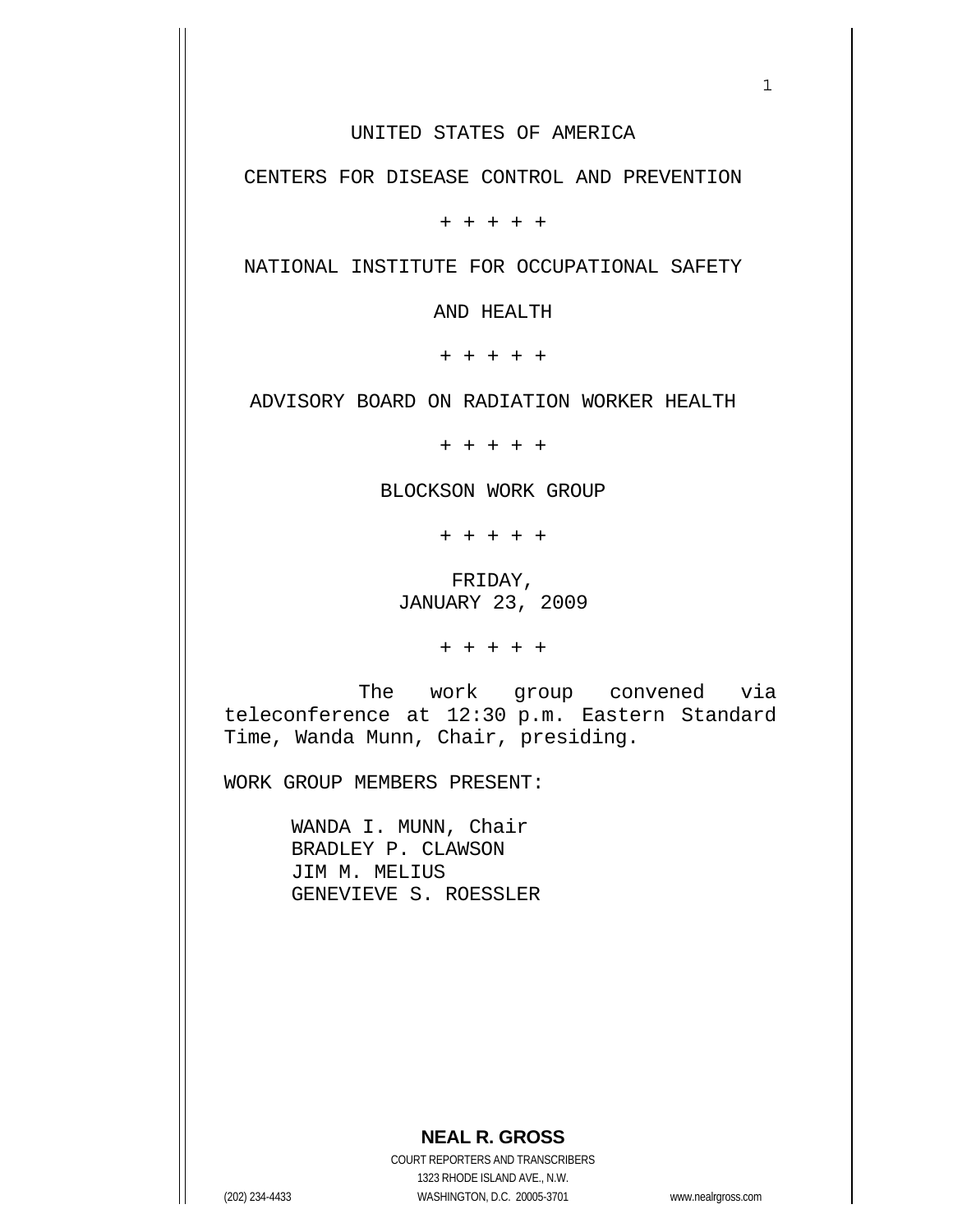### IDENTIFIED PARTICIPANTS PRESENT:

 TED KATZ, Acting Designated Federal Official LARRY ELLIOTT, OCAS JIM NETON, OCAS TOM TOMES, OCAS JOHN MAURO, SC&A BOB ANIGSTEIN, SC&A HANS BEHLING, SC&A STEVE OSTROW, SC&A CHICK PHILLIPS, SC&A LIZ HOMOKI-TITUS, HHS

## 2

# **NEAL R. GROSS**

 COURT REPORTERS AND TRANSCRIBERS 1323 RHODE ISLAND AVE., N.W. (202) 234-4433 WASHINGTON, D.C. 20005-3701 www.nealrgross.com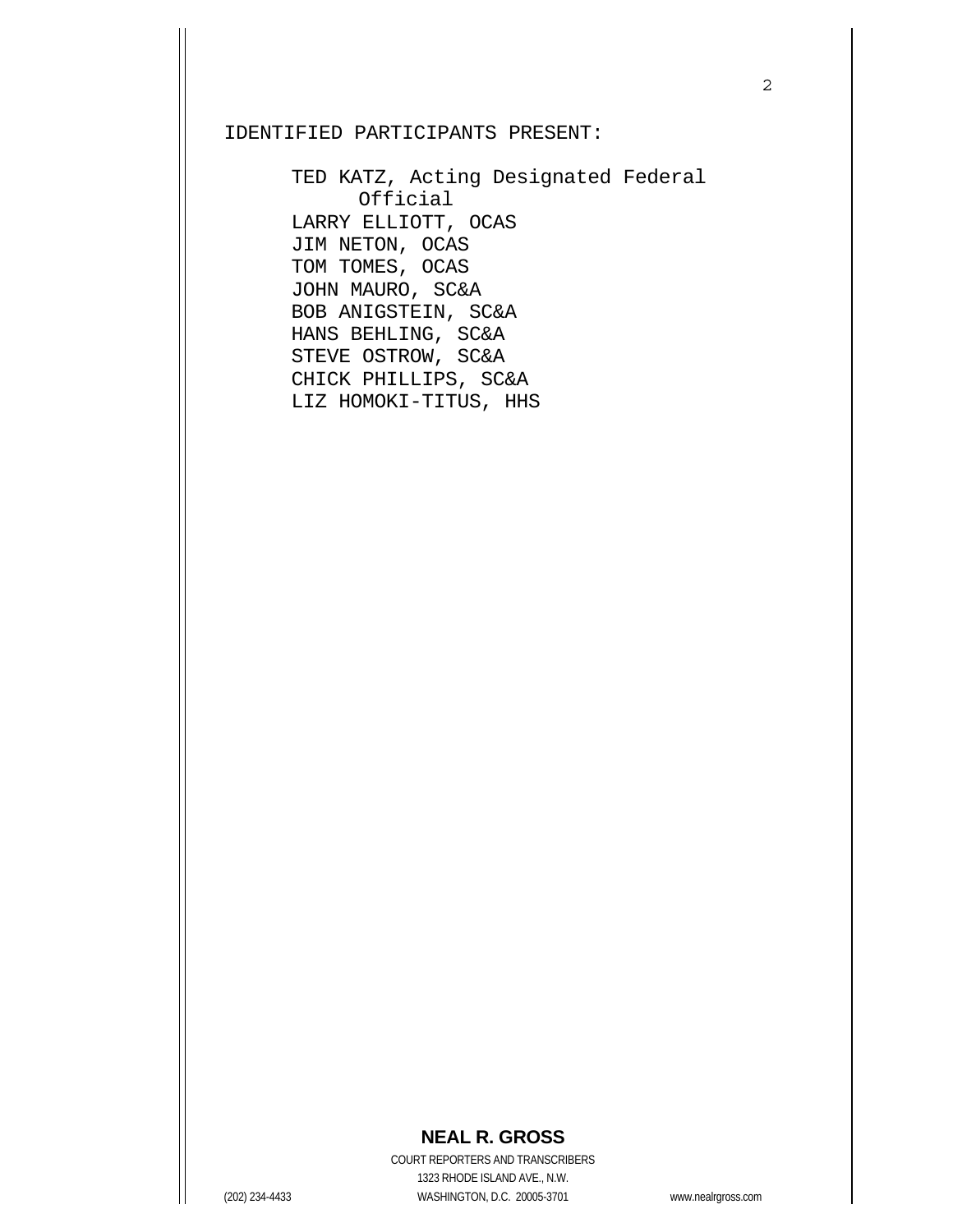**NEAL R. GROSS** COURT REPORTERS AND TRANSCRIBERS 1323 RHODE ISLAND AVE., N.W. (202) 234-4433 WASHINGTON, D.C. 20005-3701 www.nealrgross.com 1 P-R-O-C-E-E-D-I-N-G-S 2 MR. KATZ: Okay. Then so let me  $3 \parallel$  kick this off with -- starting with roll call.  $4 \parallel$  Again, this is Ted Katz, and I am the acting 5 designated federal official for the Advisory 6 | Board and for this work group call. 7 If we could take roll call then 8 || beginning with the Board members. Wanda, if 9 you would self-identify and please, of course, 10 address conflict of interest, as well, with 11 || respect to Blockson Chemical Company. 12 CHAIR MUNN: This is Wanda Munn. 13 || I'm Chair of the Blockson Work Group. I have 14 | no conflict. 15 MEMBER ROESSLER: This is Gen 16 Roessler. I'm a member of the Blockson Work 17 || Group. I have no conflicts. 18 || MEMBER MELIUS: Jim Melius, member. 19 No conflicts. 20 MR. KATZ: Okay, and Brad is still 21 || not with us. Okay. Now OCAS/ORAU team  $22 \parallel$  please.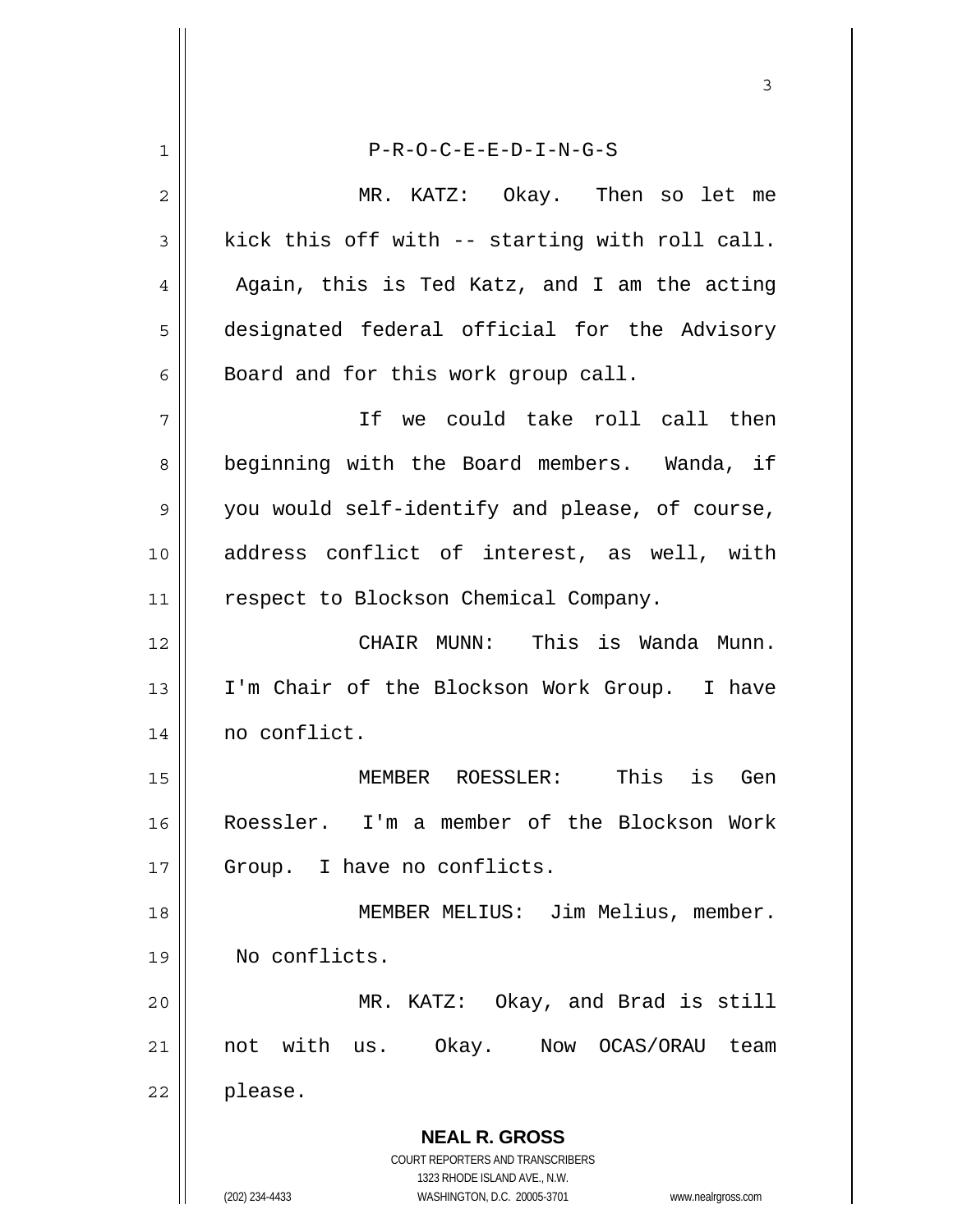| 1              | MR. ELLIOTT: This is Larry                                                                          |
|----------------|-----------------------------------------------------------------------------------------------------|
| $\overline{2}$ | Elliott. I'm the Director of NIOSH's Office                                                         |
| 3              | of Compensation Analysis and Support. I have                                                        |
| 4              | no conflicts regarding Blockson Chemical.                                                           |
| 5              | MR. NETON: This is Jim Neton,                                                                       |
| 6              | NIOSH OCAS. I have no conflict at Blockson                                                          |
| 7              | Chemical.                                                                                           |
| 8              | MR. TOMES: This is Tom Tomes,                                                                       |
| 9              | NIOSH OCAS. I have no conflict.                                                                     |
| 10             | MR. KATZ: Okay, then SC&A please.                                                                   |
| 11             | MR. MAURO: This is John Mauro,                                                                      |
| 12             | SC&A. No conflict.                                                                                  |
| 13             | Bob Anigstein,<br>MR. ANIGSTEIN:                                                                    |
| 14             | SC&A. No conflict.                                                                                  |
| 15             | Hans Behling, SC&A.<br>MR. BEHLING:                                                                 |
| 16             | No conflict.                                                                                        |
| 17             | MR. OSTROW: Steve Ostrow, SC&A.                                                                     |
| 18             | No conflict.                                                                                        |
| 19             | Chick Phillips,<br>MR. PHILLIPS:                                                                    |
| 20             | SC&A. No conflict.                                                                                  |
| 21             | Okay. Other federal<br>MR. KATZ:                                                                    |
| 22             | employees or federal contractors?<br>Liz?<br>Liz                                                    |
|                | <b>NEAL R. GROSS</b>                                                                                |
|                | COURT REPORTERS AND TRANSCRIBERS                                                                    |
|                | 1323 RHODE ISLAND AVE., N.W.<br>(202) 234-4433<br>WASHINGTON, D.C. 20005-3701<br>www.nealrgross.com |

 $\mathsf{l}$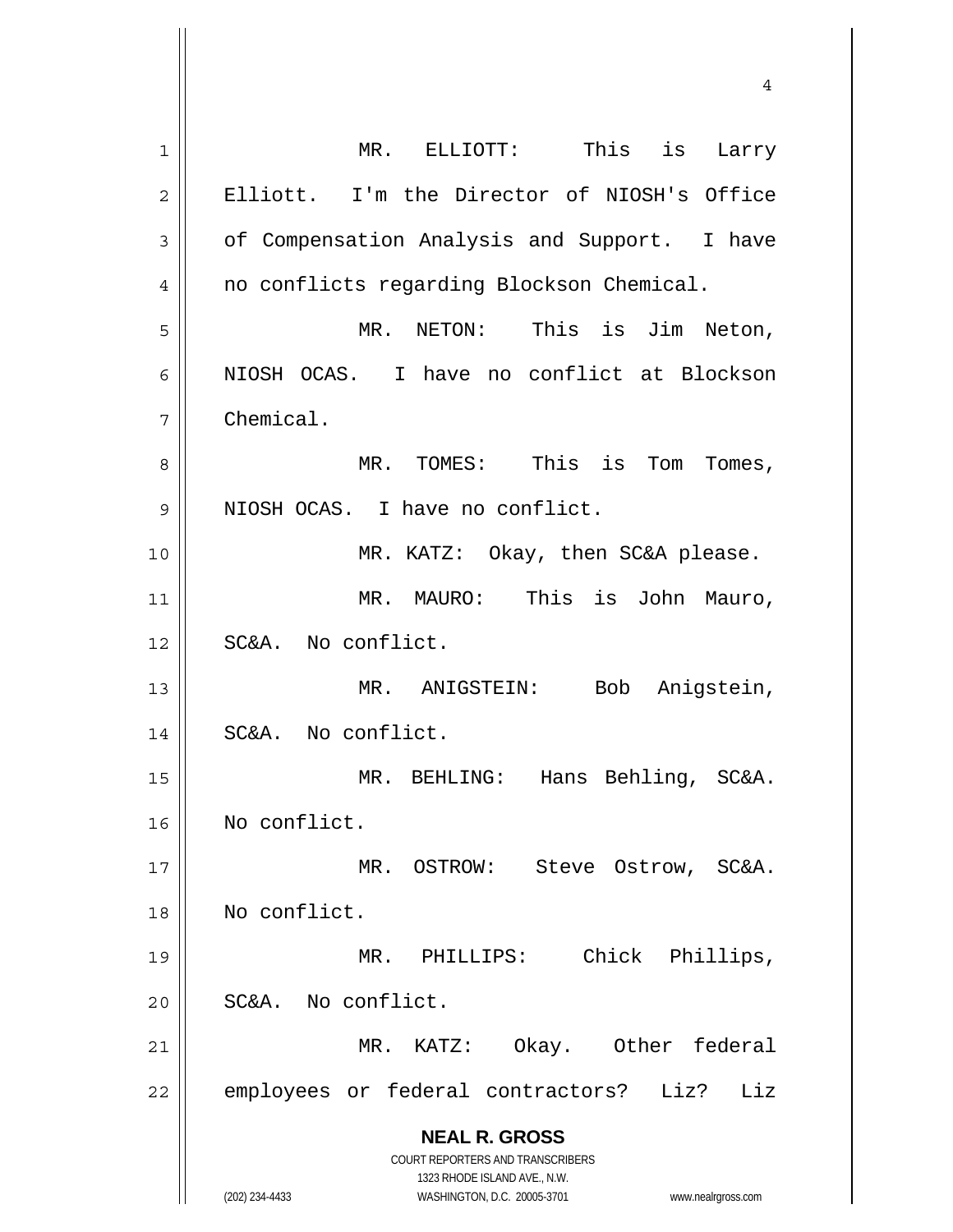| $\mathbf{1}$   | Homoki-Titus, are you with us still?                                                                |
|----------------|-----------------------------------------------------------------------------------------------------|
| $\overline{c}$ | MS. HOMOKI-TITUS: I'm sorry. Yes.                                                                   |
| 3              | Liz Homoki-Titus. I didn't realize you                                                              |
| 4              | called for federal employees, with Health and                                                       |
| 5              | Human Services.                                                                                     |
| 6              | MR. KATZ: Any others? Okay. Then                                                                    |
| 7              | how about petitioners from Blockson? Okay.                                                          |
| 8              | How about Congressional representatives or                                                          |
| 9              | members -- representatives of congressional                                                         |
| 10             | offices?                                                                                            |
| 11             | Okay, and then how about $-$ any                                                                    |
| 12             | other members of the public on the phone who                                                        |
| 13             | want to self-identify? Okay then. Then I                                                            |
| 14             | just would remind everyone on the call when                                                         |
| 15             | you're not speaking to please mute your phone                                                       |
| 16             | and use *6 if you don't have actually a mute                                                        |
| 17             | button so that sound from your phone won't                                                          |
| 18             | interrupt the call.                                                                                 |
| 19             | Wanda, it's all yours.                                                                              |
| 20             | CHAIR MUNN: Thank you, Ted, and                                                                     |
| 21             | thank you, all, for joining us this morning.                                                        |
| 22             | Did I just hear someone come online?                                                                |
|                | <b>NEAL R. GROSS</b>                                                                                |
|                | COURT REPORTERS AND TRANSCRIBERS                                                                    |
|                | 1323 RHODE ISLAND AVE., N.W.<br>(202) 234-4433<br>WASHINGTON, D.C. 20005-3701<br>www.nealrgross.com |
|                |                                                                                                     |

 $\sim$  5  $\sim$  5  $\sim$  5  $\sim$  5  $\sim$  5  $\sim$  5  $\sim$  5  $\sim$  5  $\sim$  5  $\sim$  5  $\sim$  5  $\sim$  5  $\sim$  5  $\sim$  5  $\sim$  5  $\sim$  5  $\sim$  5  $\sim$  5  $\sim$  5  $\sim$  5  $\sim$  5  $\sim$  5  $\sim$  5  $\sim$  5  $\sim$  5  $\sim$  5  $\sim$  5  $\sim$  5  $\sim$  5  $\sim$  5  $\sim$  5  $\sim$ 

 $\mathsf{I}$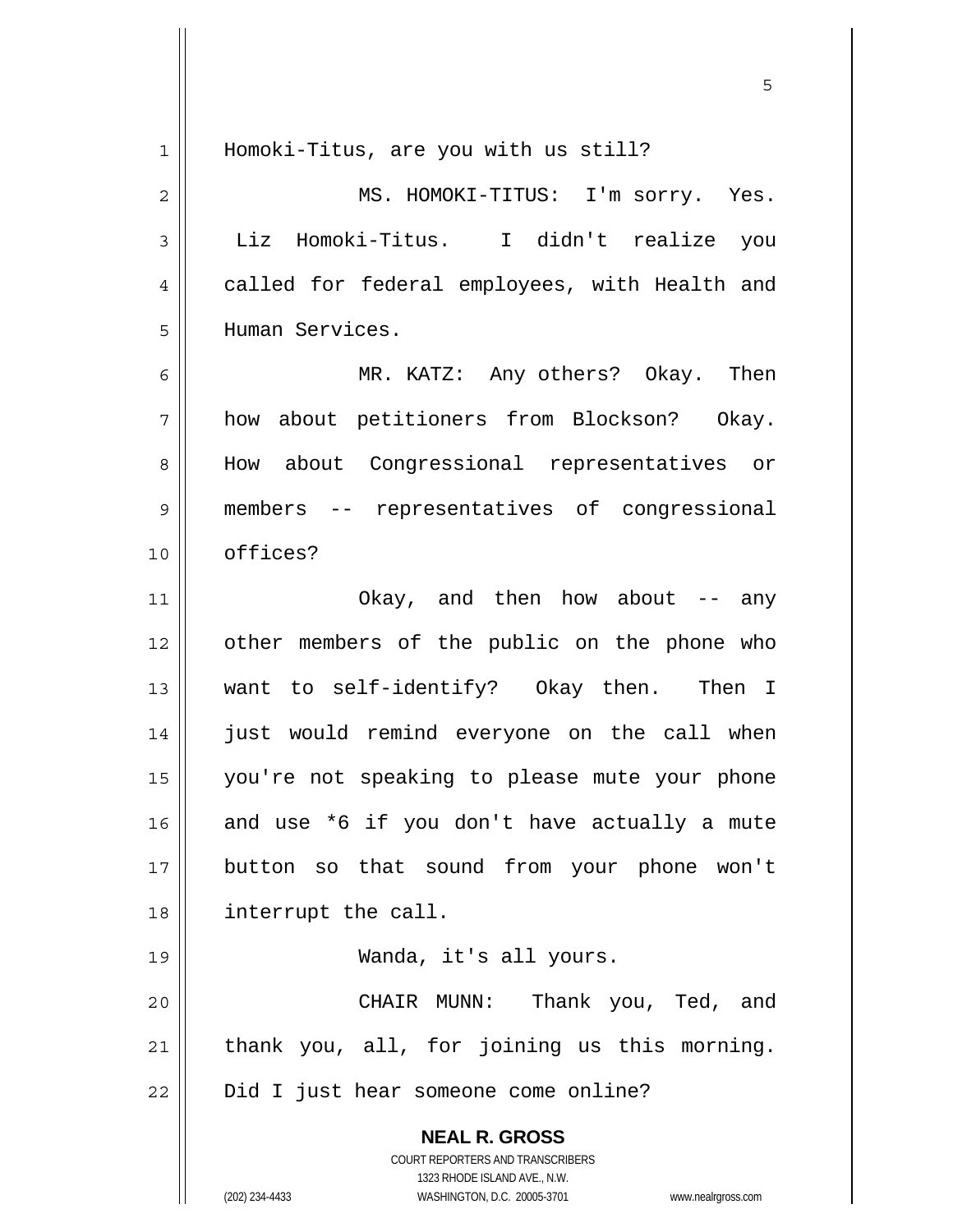**NEAL R. GROSS** COURT REPORTERS AND TRANSCRIBERS 1323 RHODE ISLAND AVE., N.W. 1 || MR. MAURO: No. That was me just  $2 \parallel$  putting on the mute button. 3 || CHAIR MUNN: All right. Fine. 4 Thanks, John. I hope that all of you have 5 || received my extremely last moment list of 6 items, which I have listed as outstanding. 7 || Has anyone not received that that needs it? 8 It's a brief list. I think we've 9 worked most of the issues to their conclusion. 10 || There are only one or two outstanding that I 11 want to make sure that everyone feels 12 || comfortable that we have covered. 13 || Tf you all have that list and don't 14 have any addition to it, then we'll proceed 15 | from the top. Any additions? All right. 16 Let's start with my asking for 17 assurance from all the Work Group members that 18 you've now had time to adequately review all 19 || of the documents that we have generated during  $20$  || our several months of activity regarding the 21 || Blockson site. 22 Is everyone content with having

 $\sim$  6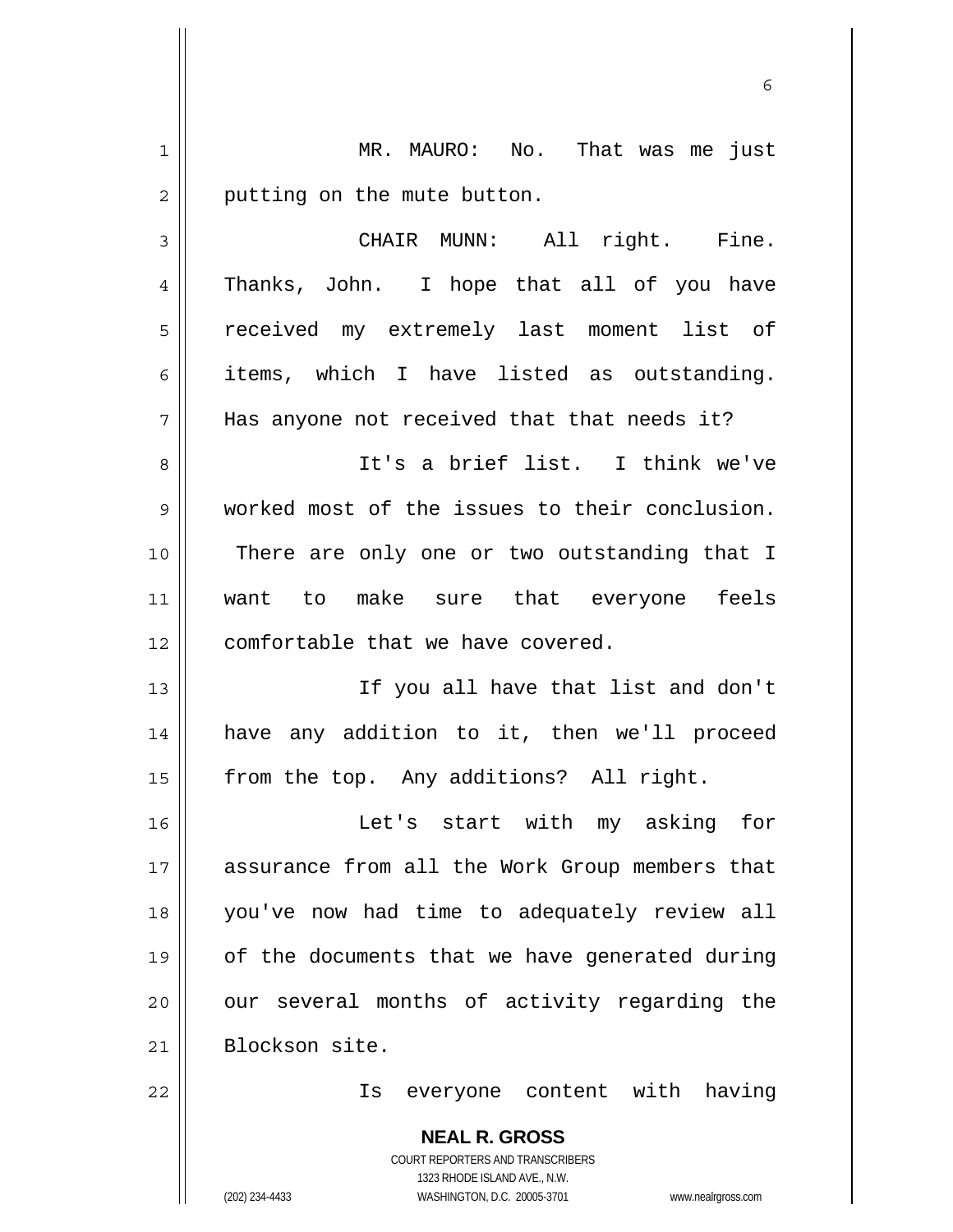1 | those documents reviewed now? I'm especially 2 || concerned that the white papers having been 3 generated without specific anticipation that 4 they were going to become a part of a 5 || permanent record.

7

6 I should say perhaps not properly 7 identified as going to be a part of the 8 permanent record as all at one time or another 9 || been reviewed by the folks involved. I have 10 || one question, too.

11 || I have no feel not having checked 12 || myself for whether those white papers that we 13 || generated were appropriately added to the O: 14 drive as data for the Blockson site. Have 15 | they been? Do we know, Jim?

MR. NETON: Wanda, I think all the ones we're aware of are out there. I don't know with the possible exception of this latest email, the December 23 email, I think || they've all been loaded out on the O: drive.

21 | CHAIR MUNN: Good.

22 MR. NETON: I'll certainly check

 **NEAL R. GROSS** COURT REPORTERS AND TRANSCRIBERS 1323 RHODE ISLAND AVE., N.W.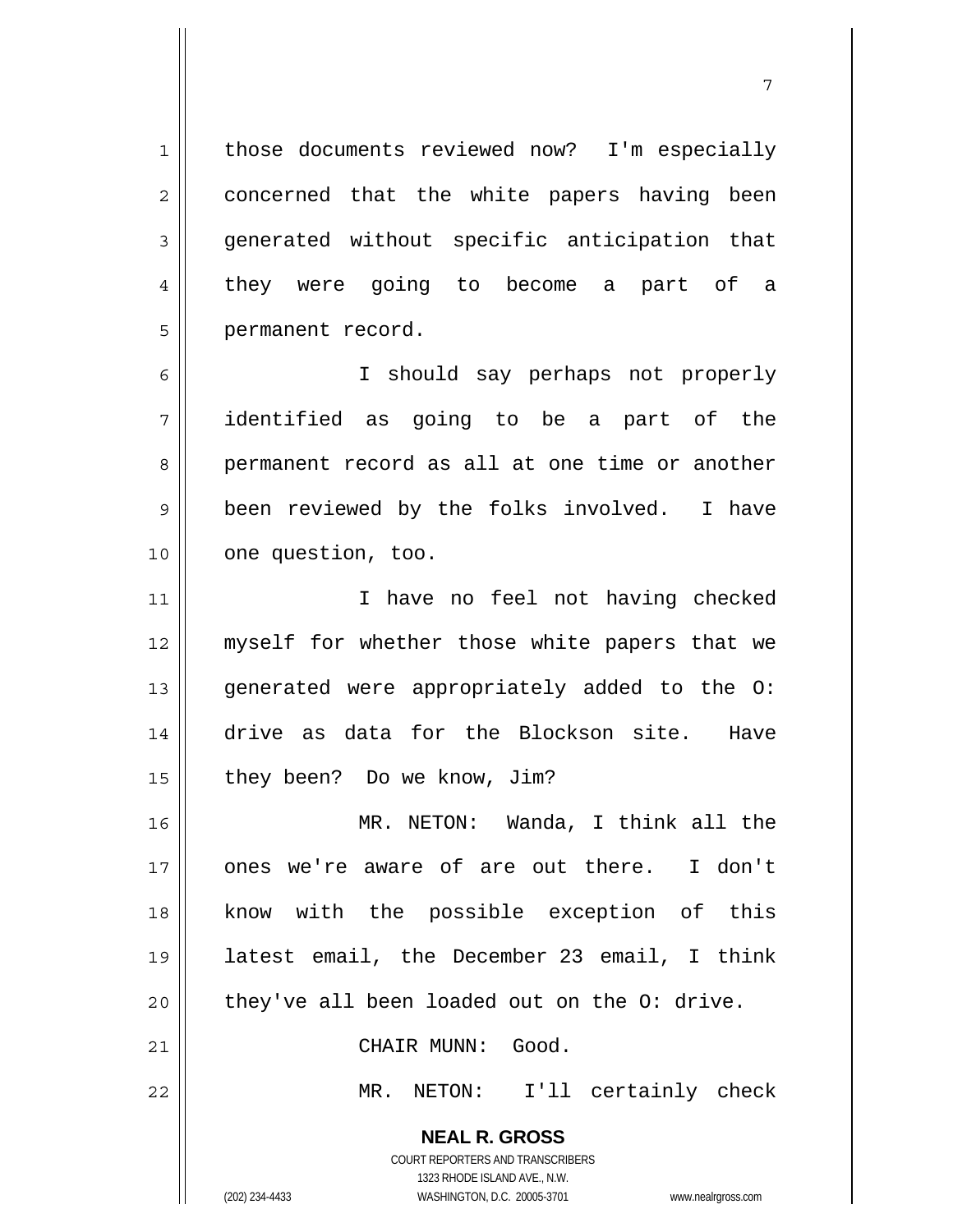**NEAL R. GROSS** COURT REPORTERS AND TRANSCRIBERS 1 and verify and make sure that everything is  $2 \parallel$  there. 3 CHAIR MUNN: I would appreciate it 4 || if you would, and that's one of the things I 5 || will ask you about before the Albuquerque 6 meeting. 7 Then has everyone also had an 8 || opportunity to see the email to which 9 Dr. Neton just referred? His December 23, 21, 10 whichever it was, email with respect to the 11 | radon information from Mallinckrodt? 12 Hearing no concerns about that one 13 || way or the other, then I wanted to very 14 quickly go over some of the things that we 15 have, I believe, followed up on at one time or 16 another during our discussions. 17 We have in the first place 18 || addressed all of the seven original findings 19 that our contractor had brought to use on  $20$  | their review of the site profile. 21 As you recall, the site profile was 22 || redone because of some shortcomings with the

<u>83 - Santa Carlos de Santa Carlos de Santa Carlos de Santa Carlos de Santa Carlos de Santa Carlos de Santa Ca</u>

1323 RHODE ISLAND AVE., N.W.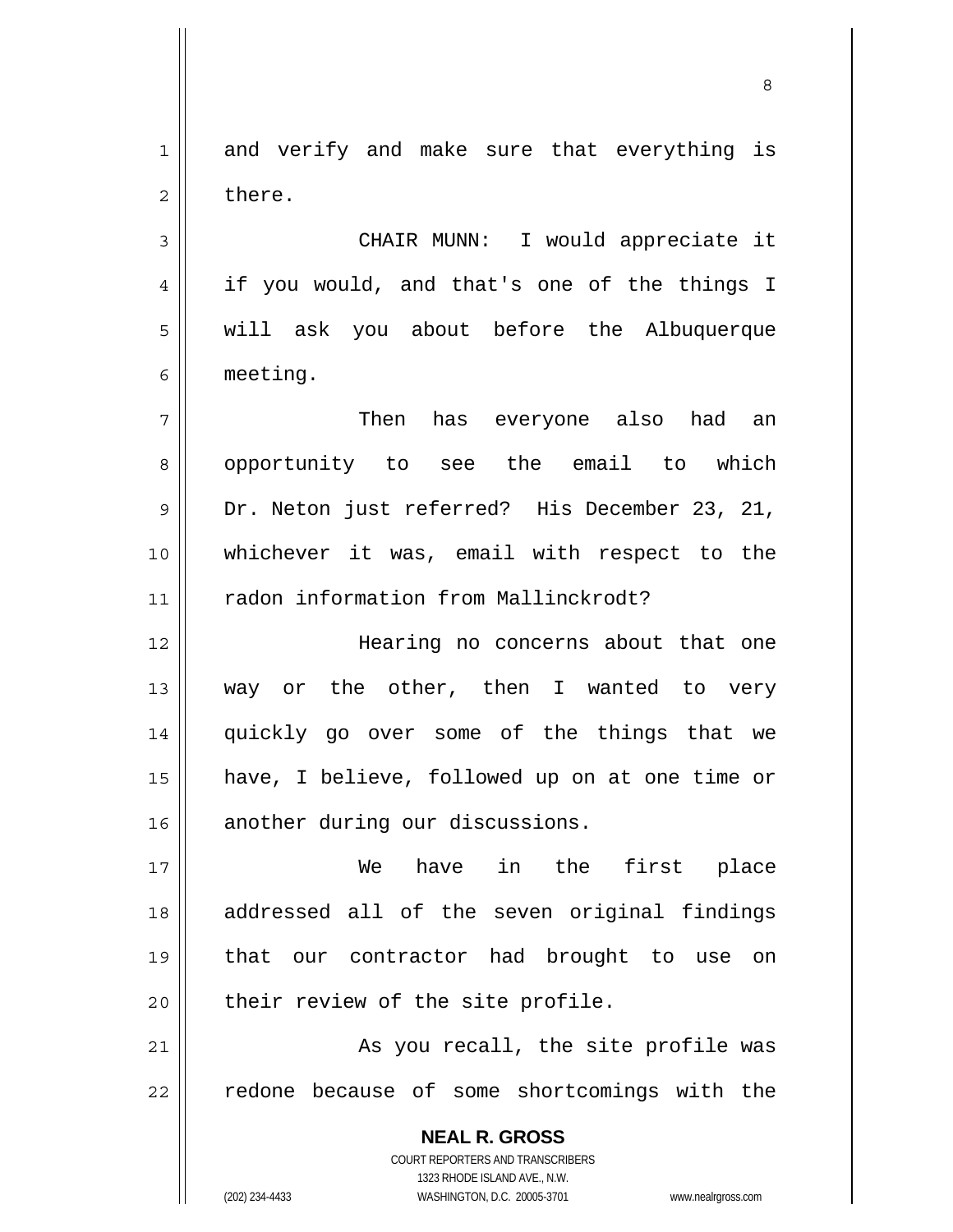| $\mathbf{1}$   | original document. We looked at both of them   |
|----------------|------------------------------------------------|
| $\overline{2}$ | focusing, of course, on the final document.    |
| 3              | The findings that came back to us              |
| 4              | from SCA as a result of that included concerns |
| 5              | about the default upper bound of uranium       |
| 6              | intake inhalation had to do with the thorium-  |
| 7              | 232 enrichment ratio and the process strain.   |
| 8              | Another thorium-230 concern about              |
| 9              | not being included in exposure matrix. We      |
| 10             | spent a significant amount of time addressing  |
| 11             | concerns relative to the thorium raffinate     |
| 12             | stream. Put that to bed.                       |
| 13             | request for additional data<br>The             |
| 14             | needed to support the radon values that were   |
| 15             | used and I believe the tail end of some of     |
| 16             | those concerns is the only thing outstanding   |
| 17             | for us to discuss today.                       |
| 18             | We talked about exposure from the              |
| 19             | tailings. There was a concern about that,      |
| 20             | which was discussed and agreed to. Then there  |
| 21             | were trace levels of radium-226 and progeny    |
| 22             | effects that we addressed.                     |
|                | <b>NEAL R. GROSS</b>                           |

 COURT REPORTERS AND TRANSCRIBERS 1323 RHODE ISLAND AVE., N.W.

 $\mathsf{II}$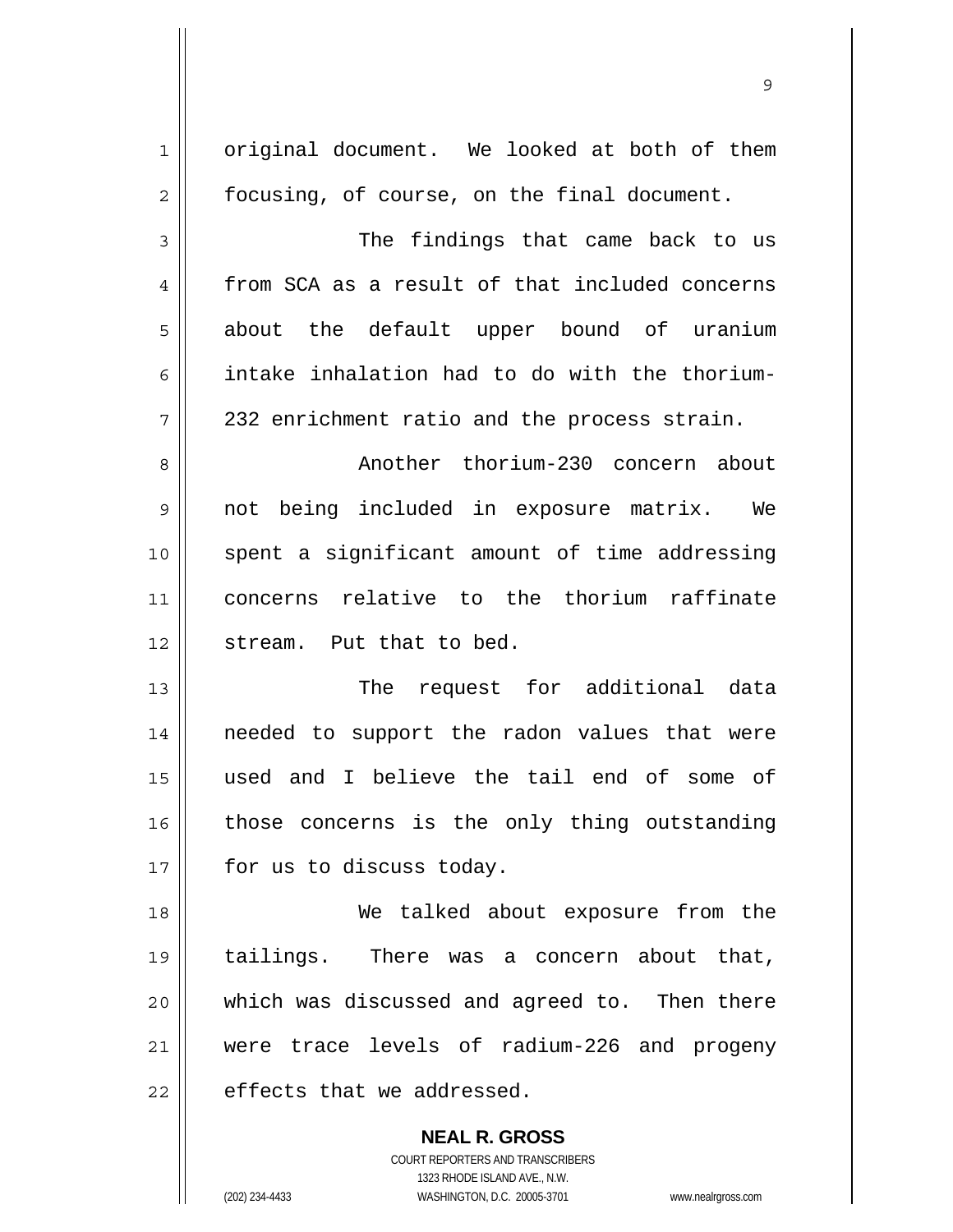| 1  | my characterization of those<br>Is                       |
|----|----------------------------------------------------------|
| 2  | items and their current status accurate to the           |
| 3  | memory of all of the Work Group members?                 |
| 4  | MR. MAURO: This is John. Yes,                            |
| 5  | that's my understanding also.                            |
| 6  | All right. That's<br>CHAIR MUNN:                         |
| 7  | good. If I don't hear back from somebody with            |
| 8  | respect to that characterization, that will be           |
| 9  | the characterization I will make before the              |
| 10 | full Board in Albuquerque.                               |
| 11 | Now, the most recent and only                            |
| 12 | outstanding concerns that I have on my list              |
| 13 | have to do with concerns that were expressed             |
| 14 | specifically by Mike Gibson and by Dr. Melius.           |
| 15 | Mike Gibson indicated that he was                        |
| 16 | not comfortable with the method that was being           |
| 17 | used in approaching the dose reconstructions.            |
| 18 | We discussed that at some considerable length            |
| 19 | at our last teleconference.                              |
| 20 | I'm sorry Mike isn't here because I                      |
| 21 | would like to pose the question to him as to             |
| 22 | whether the discussions regarding that method            |
|    | <b>NEAL R. GROSS</b><br>COURT REPORTERS AND TRANSCRIBERS |

1323 RHODE ISLAND AVE., N.W.

 $\prod$ 

(202) 234-4433 WASHINGTON, D.C. 20005-3701 www.nealrgross.com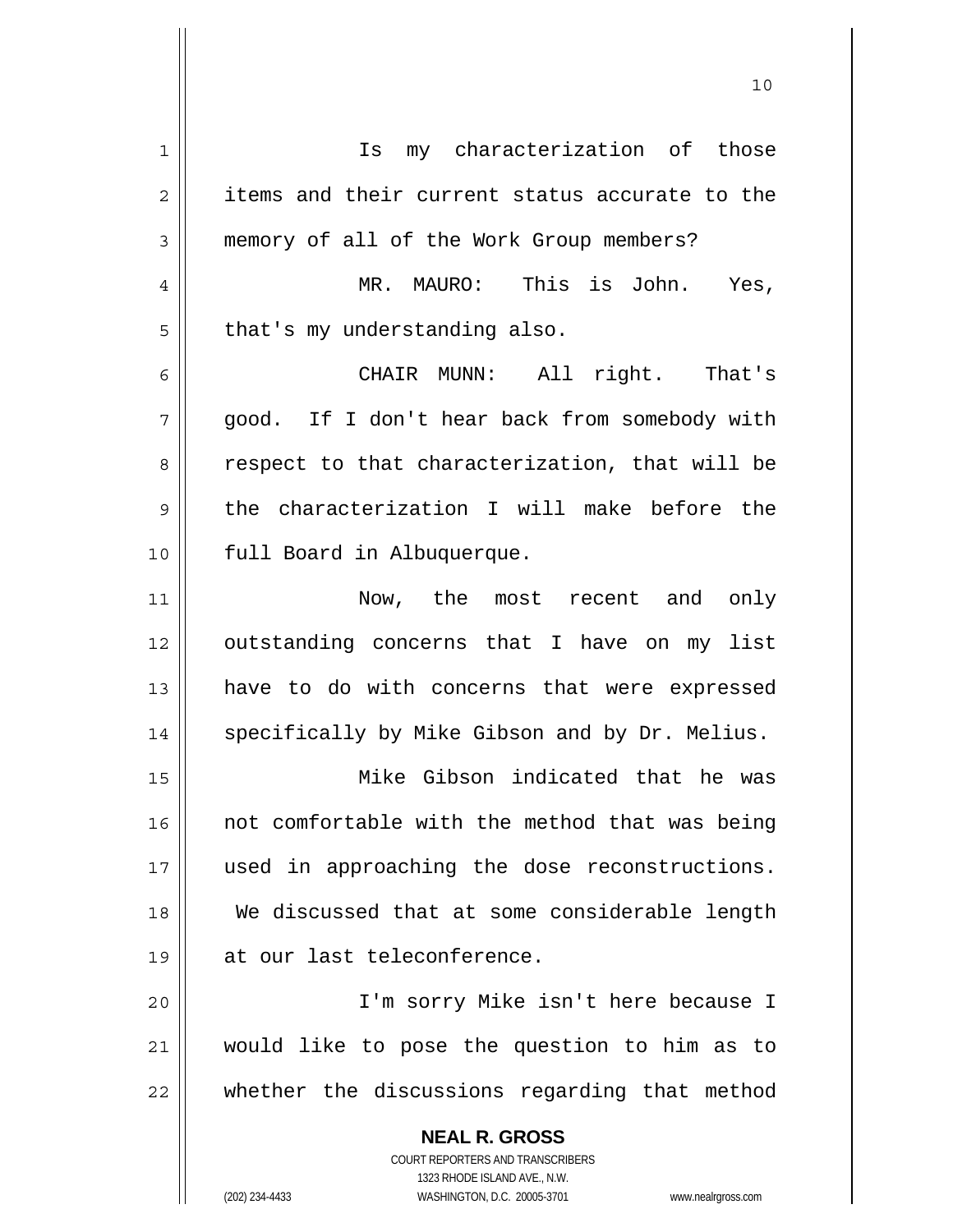| $\mathbf 1$    | have made him more comfortable with where we                                                        |
|----------------|-----------------------------------------------------------------------------------------------------|
| $\overline{2}$ | are and whether he agrees that these methods                                                        |
| 3              | are acceptable.                                                                                     |
| 4              | His absence makes it impossible to                                                                  |
| 5              | ask those questions, so perhaps I can do that                                                       |
| 6              | by email after this is over. The other -- the                                                       |
| 7              | validity of the model process also included --                                                      |
| 8              | MEMBER CLAWSON: Excuse me. Wanda?                                                                   |
| 9              | CHAIR MUNN: Yes.                                                                                    |
| 10             | MEMBER CLAWSON: This is Brad                                                                        |
| 11             | calling in. I hate to interrupt, but I'm                                                            |
| 12             | right in the middle of moving fuel and they've                                                      |
| 13             | given me about two minutes.                                                                         |
| 14             | I've called Ted and left a message.                                                                 |
| 15             | I got forced and we've got to get a shipment                                                        |
| 16             | out of the INL here, and I apologize, but I                                                         |
| 17             | will not be able to meet this meeting.                                                              |
| 18             | CHAIR MUNN: All right. I'm sorry.                                                                   |
| 19             | We'll miss you, Brad, but --                                                                        |
| 20             | MEMBER CLAWSON: It's no problem.                                                                    |
| 21             | I left a message on Ted's answering machine at                                                      |
|                |                                                                                                     |
| 22             | 4:30 this morning, but I just wanted to make                                                        |
|                | <b>NEAL R. GROSS</b>                                                                                |
|                | COURT REPORTERS AND TRANSCRIBERS                                                                    |
|                | 1323 RHODE ISLAND AVE., N.W.<br>(202) 234-4433<br>WASHINGTON, D.C. 20005-3701<br>www.nealrgross.com |
|                |                                                                                                     |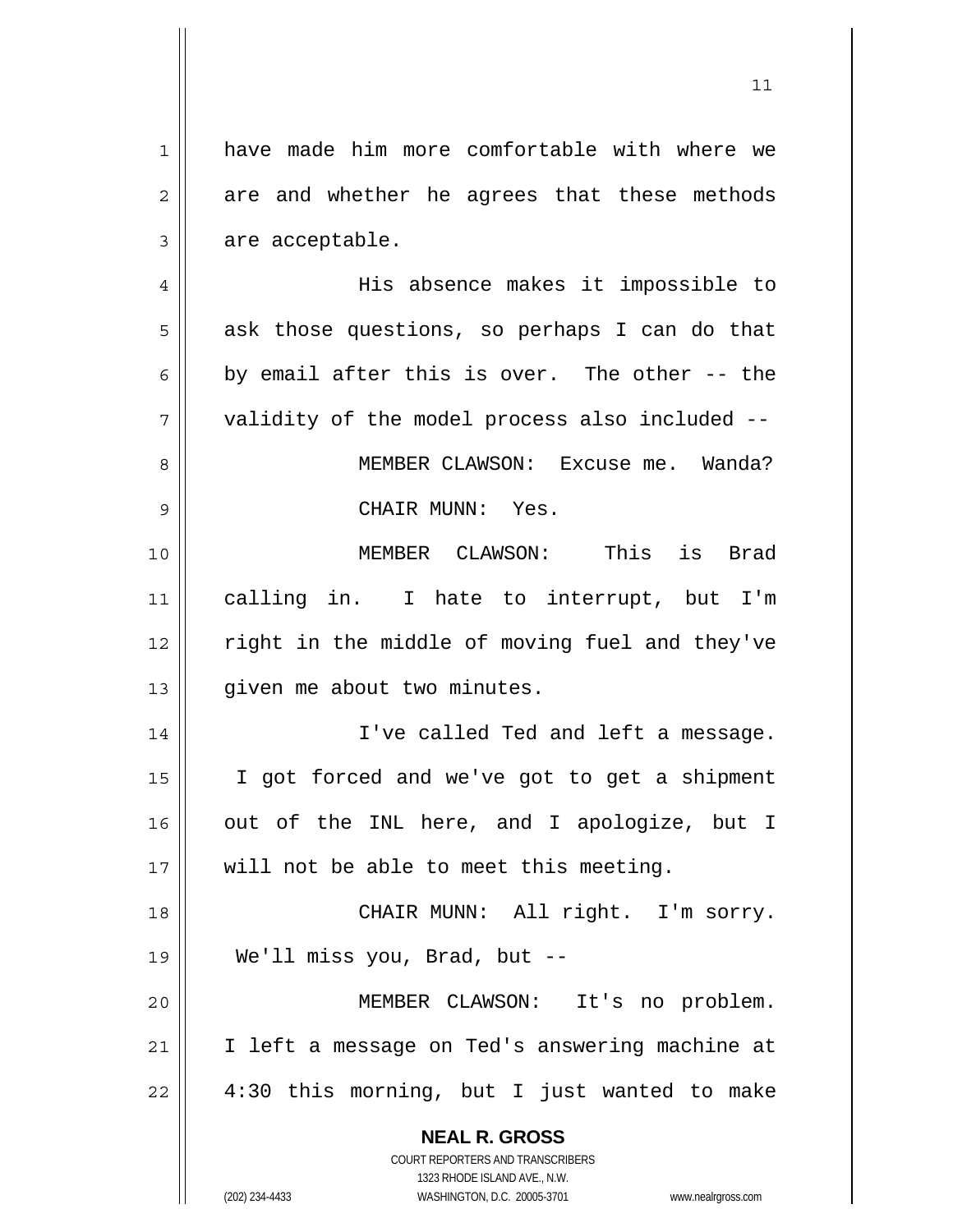$1 \parallel$  sure that --

| $\overline{2}$ | CHAIR MUNN: Well, I'm glad you                                                                                                                                  |
|----------------|-----------------------------------------------------------------------------------------------------------------------------------------------------------------|
| 3              | called us. Thank you very much. Go do what                                                                                                                      |
| 4              | you have to do and stay safe.                                                                                                                                   |
| 5              | MEMBER CLAWSON: Okay. Thank you.                                                                                                                                |
| 6              | Bye bye.                                                                                                                                                        |
| 7              | CHAIR MUNN: Thank you. So, the                                                                                                                                  |
| 8              | issue revolving around the validity of the                                                                                                                      |
| $\mathsf 9$    | model process and Monte Carlo methods were a                                                                                                                    |
| 10             | major topic of discussion. You have the -- I                                                                                                                    |
| 11             | hope all of you have the minutes from our last                                                                                                                  |
| 12             | discussion and have reviewed them again.                                                                                                                        |
| 13             | I'll ask the people who are on the                                                                                                                              |
| 14             | call here today, has that discussion and your                                                                                                                   |
| 15             | review of that discussion resulted in your                                                                                                                      |
| 16             | acceptance of the validity of the model                                                                                                                         |
| 17             | process and the Monte Carlo methods?                                                                                                                            |
| 18             | Are those going to be acceptable to                                                                                                                             |
| 19             | you? Gen?                                                                                                                                                       |
| 20             | MEMBER ROESSLER: Okay. I just got                                                                                                                               |
| 21             | off of mute. Restate what you just said.                                                                                                                        |
| 22             | CHAIR MUNN: I was asking about our                                                                                                                              |
|                | <b>NEAL R. GROSS</b><br>COURT REPORTERS AND TRANSCRIBERS<br>1323 RHODE ISLAND AVE., N.W.<br>(202) 234-4433<br>WASHINGTON, D.C. 20005-3701<br>www.nealrgross.com |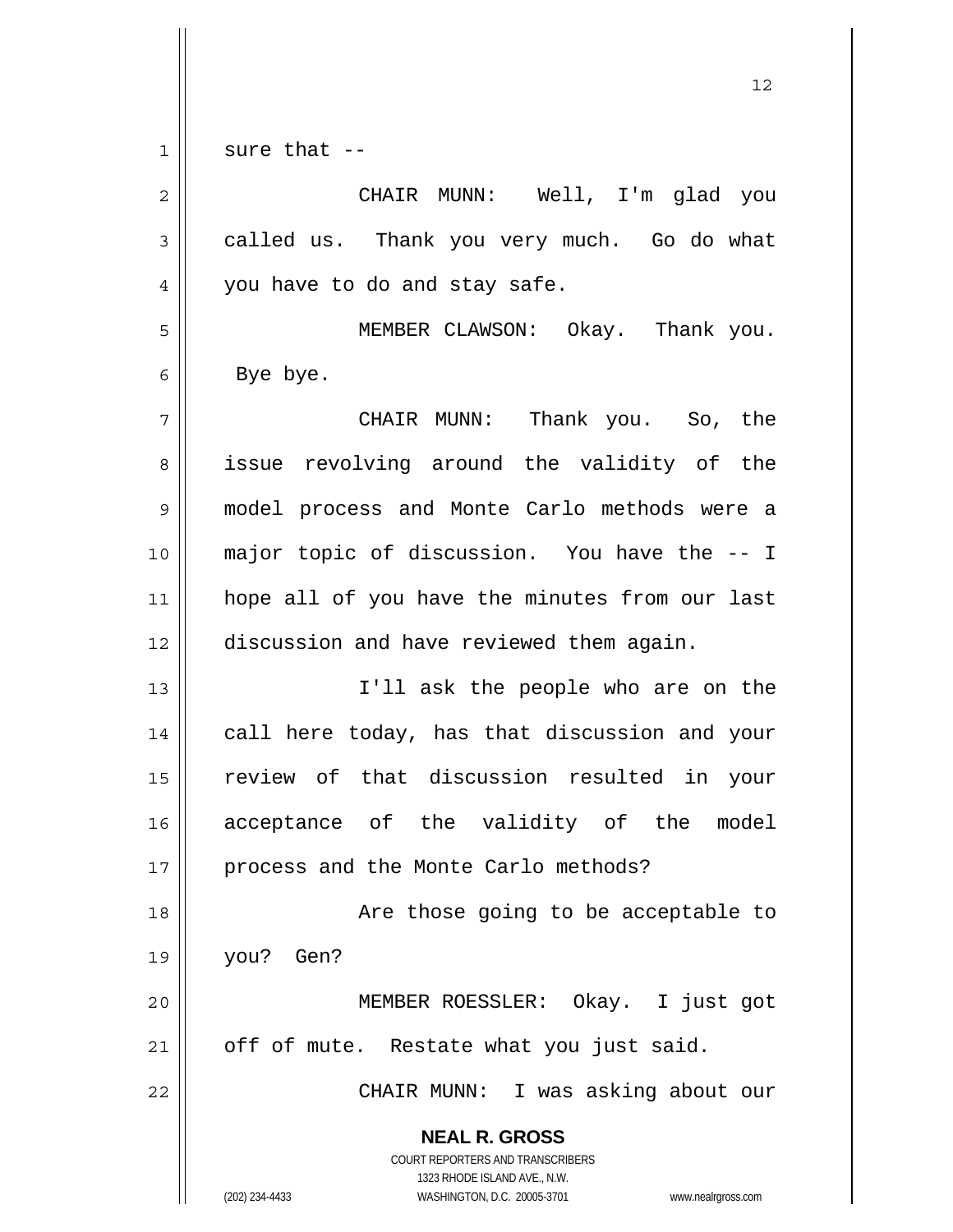1 concerns that were discussed at our last  $2 \parallel$  teleconference regarding the validity of the 3 model process and the Monte Carlo methods that 4 were used in it. 5 I was asking whether the result of 6 those discussions was an increased comfort and  $7 \parallel$  acceptance of what we have used to this point. 8 Do you find the model process valid and the 9 || Monte Carlo methods used it in valid? 10 MEMBER ROESSLER: Absolutely. In 11 fact, I think I brought that up at our Work 12 Group call, and I think during the call the 13 | comments that were made by Jim Neton reminding 14 us of some of the things that are in the 15 || record confirmed that we are using the very 16 best scientific process. 17 || So, I'm completely comfortable with 18 that as it applies to Blockson and as it 19 applies to any of the work groups or any of  $20$   $\parallel$  the facilities we work with. 21 CHAIR MUNN: Dr. Melius?

22 || MEMBER MELIUS: I still have

 **NEAL R. GROSS** COURT REPORTERS AND TRANSCRIBERS 1323 RHODE ISLAND AVE., N.W.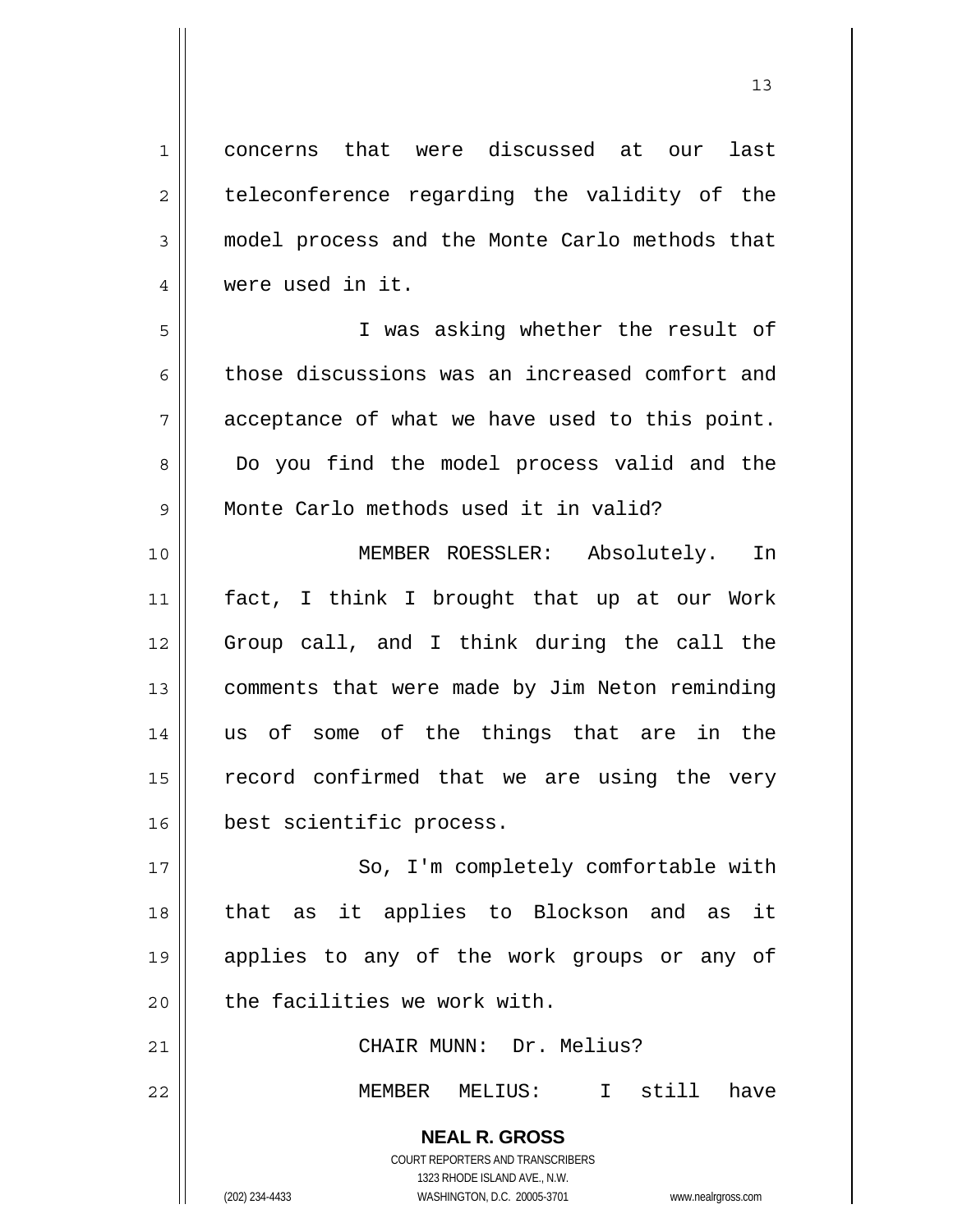$1 \parallel$  concerns about the model.

| $\overline{2}$ | CHAIR MUNN: Do you have concerns                                                                                                                                |
|----------------|-----------------------------------------------------------------------------------------------------------------------------------------------------------------|
| 3              | about the model that we can address?                                                                                                                            |
| $\overline{4}$ | MEMBER MELIUS: Well, I have some -                                                                                                                              |
| 5              | - before we get updated, other than the one                                                                                                                     |
| 6              | communication on Mallinckrodt, has there been                                                                                                                   |
| $\overline{7}$ | any other technical update from either SC&A or                                                                                                                  |
| 8              | NIOSH?                                                                                                                                                          |
| 9              | MR. MAURO: Jim, this is John. I                                                                                                                                 |
| 10             | don't believe there's anything new from SC&A.                                                                                                                   |
| 11             | Everything that we have prepared has been                                                                                                                       |
| 12             | delivered. I believe Jim's material regarding                                                                                                                   |
| 13             | Mallinckrodt was the last piece of technical                                                                                                                    |
| 14             | information that was delivered on the subject.                                                                                                                  |
| 15             | MR. NETON: Yes, this is Jim.                                                                                                                                    |
| 16             | That's correct from NIOSH's side.                                                                                                                               |
| 17             | MEMBER MELIUS:<br>Thanks. Was there                                                                                                                             |
| 18             | any discussion or issues raised at the Board                                                                                                                    |
| 19             | meeting after I left? I believe that this was                                                                                                                   |
| 20             | presented then. I can't recall the exact                                                                                                                        |
| 21             | sequence.                                                                                                                                                       |
| 22             | CHAIR MUNN: At the Board meeting                                                                                                                                |
|                | <b>NEAL R. GROSS</b><br>COURT REPORTERS AND TRANSCRIBERS<br>1323 RHODE ISLAND AVE., N.W.<br>(202) 234-4433<br>WASHINGTON, D.C. 20005-3701<br>www.nealrgross.com |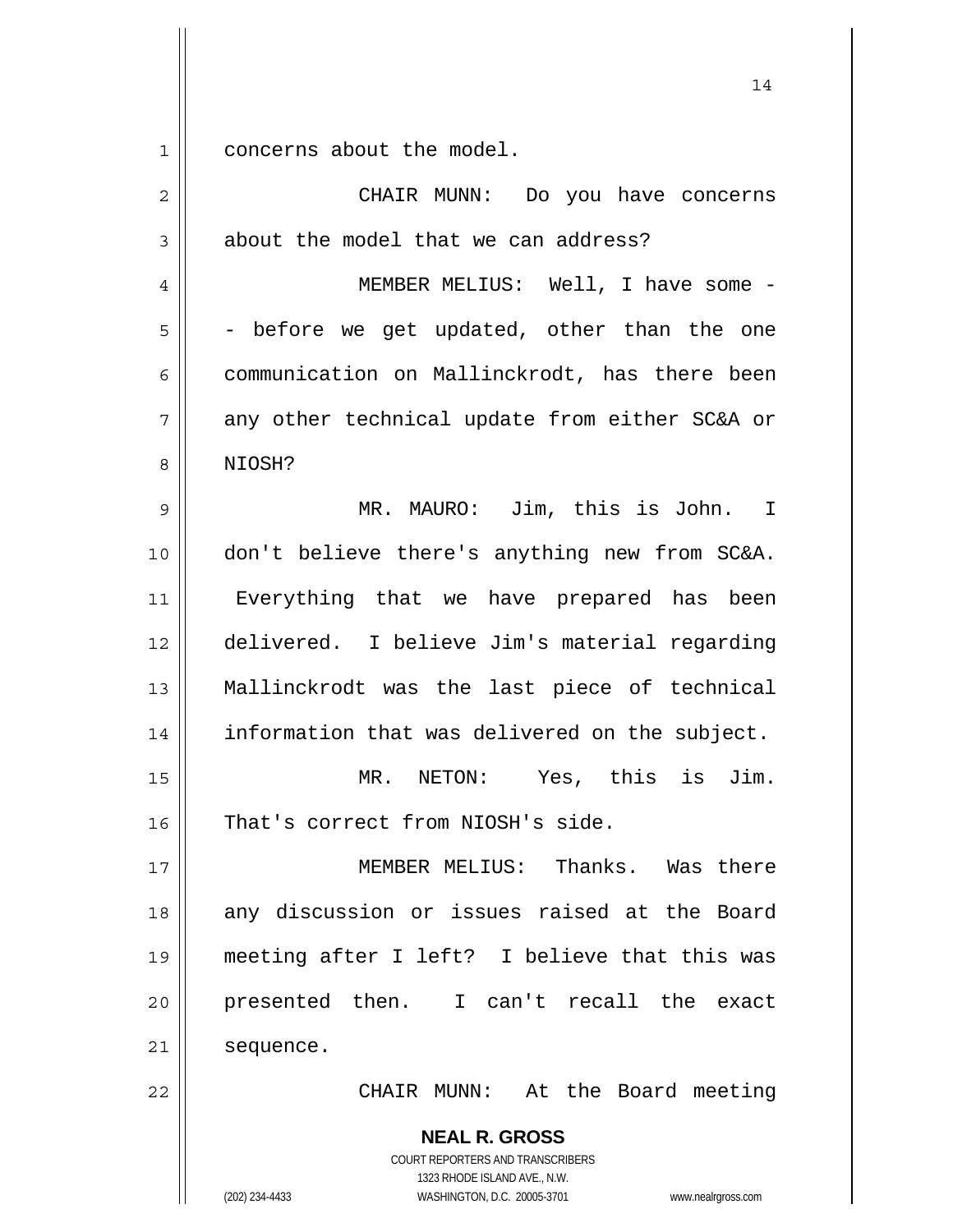**NEAL R. GROSS** COURT REPORTERS AND TRANSCRIBERS 1323 RHODE ISLAND AVE., N.W. (202) 234-4433 WASHINGTON, D.C. 20005-3701 www.nealrgross.com 15 1 || or at the teleconference? 2 || MEMBER MELIUS: Board meeting also. 3 MEMBER ROESSLER: Jim, we haven't  $4 \parallel$  had a Board meeting since then  $-$ -5 || MEMBER MELIUS: No. 6 MEMBER ROESSLER: -- have we? 7 || MEMBER MELIUS: Before that. 8 MEMBER ROESSLER: I don't 9 understand your question, Jim. 10 CHAIR MUNN: There would have been 11 -- I don't recall any additional concerns 12 || being raised at the Board meeting. Frankly, I 13 did not go back and review the Redondo Beach 14 minutes. 15 It would, of course, be included in 16 || the Redondo Beach minutes, but I have not done  $17$  || that. So, that's one of the  $-$ - I guess we 18 would have to ask whether you had an 19 opportunity to do that because I, frankly, 20 || have not reviewed the Redondo Beach minutes. 21 MR. KATZ: Wanda? I'm sorry. 22 CHAIR MUNN: Has anyone else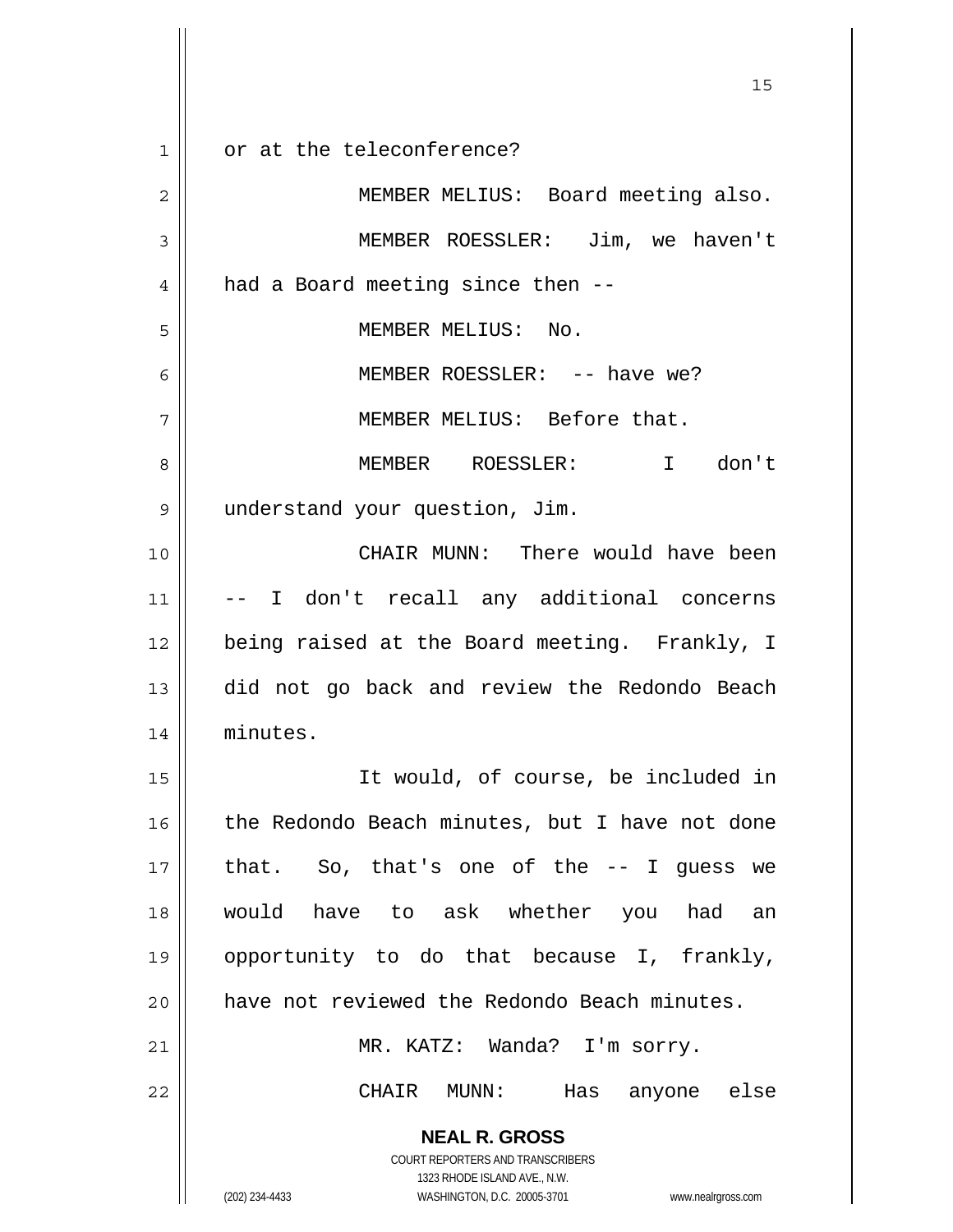1 addressed Jim's question?

| $\overline{2}$ | MR. KATZ: I guess I<br>need                              |
|----------------|----------------------------------------------------------|
| 3              | clarification. Wanda, you're saying Redondo              |
| 4              | Beach. Are you meaning Augusta?                          |
| 5              | CHAIR MUNN: I'm sorry. Augusta.                          |
| 6              | I still have Redondo Beach on the brain.                 |
| 7              | MR. KATZ: You know, I haven't                            |
| 8              | reviewed the transcript from Augusta, but as I           |
| 9              | recall, there wasn't really the substantive              |
| 10             | discussion about Blockson there. It was just             |
| 11             | an update of where things stand and that there           |
| 12             | would be another Work Group meeting.                     |
| 13             | But, so there was no moving forward                      |
| 14             | on any issues with the weather, but there was            |
| 15             | really no discussion, substantive discussion             |
| 16             | as I recall it.                                          |
| 17             | I don't recall any<br>CHAIR MUNN:                        |
| 18             | either, and I, frankly, don't recall any                 |
| 19             | discussion that would center on this topic               |
| 20             | outside of the Blockson arena.                           |
| 21             | So, I guess the answer to your                           |
| 22             | question, Dr. Melius, is so far as I know, no,           |
|                | <b>NEAL R. GROSS</b><br>COURT REPORTERS AND TRANSCRIBERS |

1323 RHODE ISLAND AVE., N.W.

 $\overline{\phantom{a}}$  $\prod_{i=1}^{n}$ 

(202) 234-4433 WASHINGTON, D.C. 20005-3701 www.nealrgross.com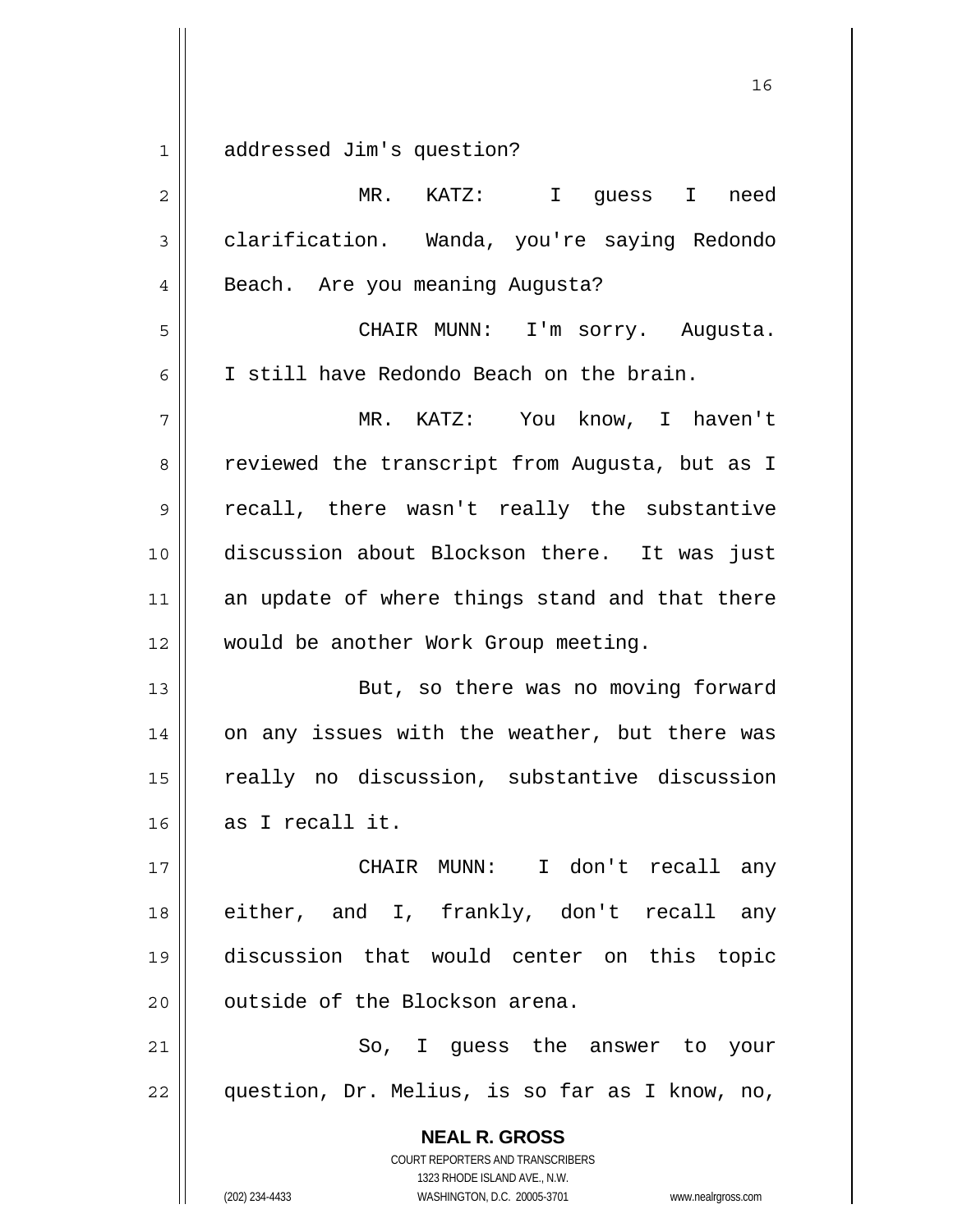$1 \parallel$  there has not been.

| $\overline{c}$ | MEMBER MELIUS: Okay. No, I'll                                                                                                                                          |
|----------------|------------------------------------------------------------------------------------------------------------------------------------------------------------------------|
| $\mathfrak{Z}$ | take your word for it. I just wanted to                                                                                                                                |
| 4              | double check.                                                                                                                                                          |
| 5              | CHAIR MUNN: I don't believe there                                                                                                                                      |
| 6              | has been. The other item that was -- excuse                                                                                                                            |
| 7              | me. Let me start over again. The other item                                                                                                                            |
| 8              | regarding the model was simply whether -- as I                                                                                                                         |
| 9              | recall, the concern was whether one should                                                                                                                             |
| 10             | even be used. I think we've put that to bed.                                                                                                                           |
| 11             | The other is whether the model is                                                                                                                                      |
| 12             | an adequate model. I believe, if I understand                                                                                                                          |
| 13             | Dr. Melius correctly, you're saying it's not                                                                                                                           |
| 14             | an adequate model in your view.                                                                                                                                        |
| 15             | MEMBER MELIUS: Correct.                                                                                                                                                |
| 16             | CHAIR MUNN: All right. Is there                                                                                                                                        |
| $17$           | anything we can do to make it adequate?                                                                                                                                |
| 18             | MEMBER MELIUS: If there's no<br>new                                                                                                                                    |
| 19             | information, I'll just have to continue<br>to                                                                                                                          |
| 20             | review what has already been generated.                                                                                                                                |
| 21             | CHAIR MUNN: All right. If<br>you                                                                                                                                       |
| 22             | could do that --                                                                                                                                                       |
|                | <b>NEAL R. GROSS</b><br><b>COURT REPORTERS AND TRANSCRIBERS</b><br>1323 RHODE ISLAND AVE., N.W.<br>(202) 234-4433<br>WASHINGTON, D.C. 20005-3701<br>www.nealrgross.com |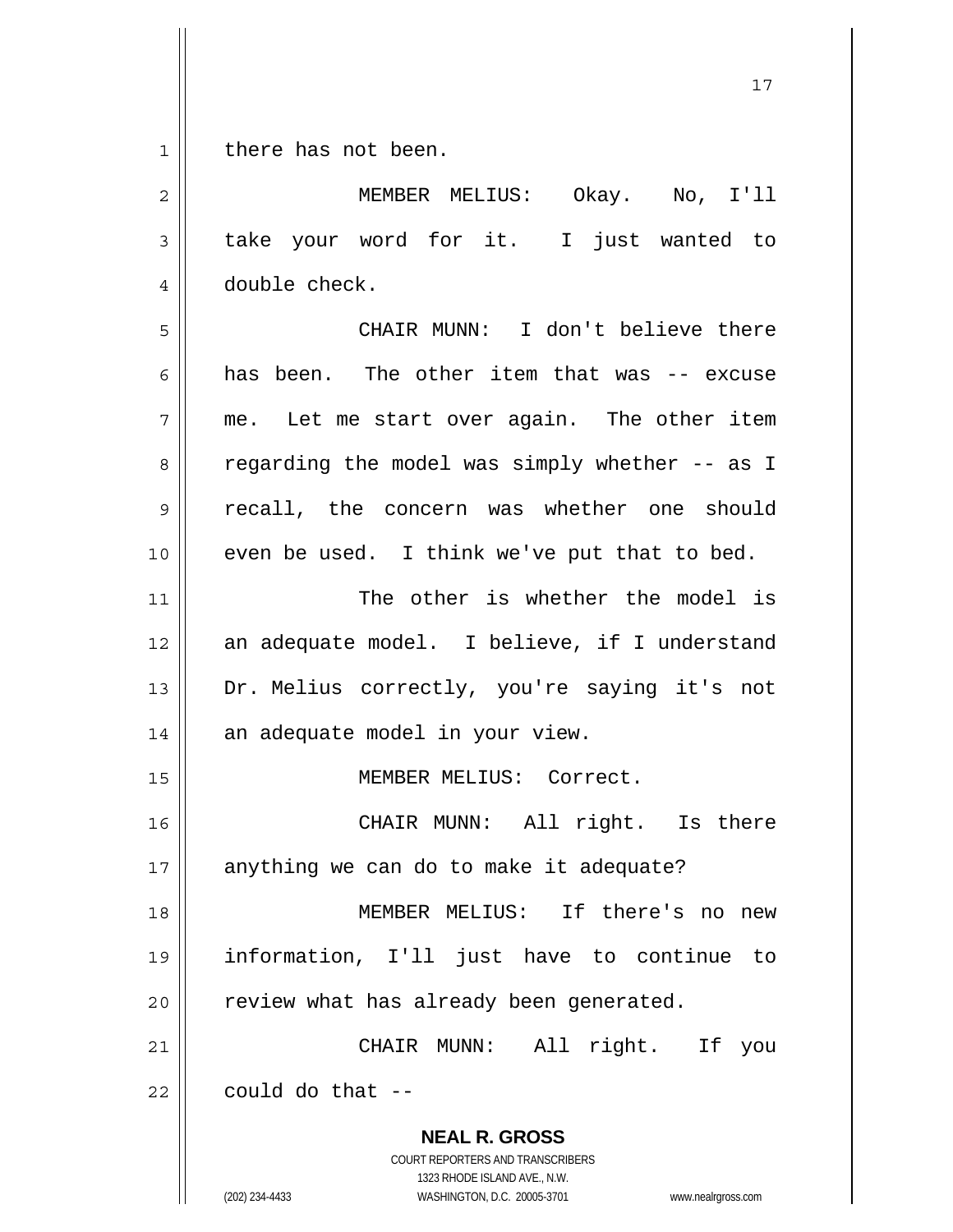| $\mathbf 1$    | MEMBER MELIUS: I do have one                                                             |
|----------------|------------------------------------------------------------------------------------------|
| $\overline{c}$ | question for NIOSH. Is it NIOSH's plan moving                                            |
| 3              | -- how is NIOSH going to deal with radon?                                                |
| 4              | Sort of similar radon exposure situations at                                             |
| 5              | other sites? Are you going to use the old                                                |
| 6              | procedure or are you going to use this model?                                            |
| 7              | MR. NETON: Well, I think -- this                                                         |
| 8              | is Jim. That would depend on the site, what                                              |
| $\mathsf 9$    | type of information were available. But, I                                               |
| 10             | guess I can't speculate too much, but if we                                              |
| 11             | had a similar situation where we knew the                                                |
| 12             | source term and the production rates as well                                             |
| 13             | as we did here and had no monitoring data, we                                            |
| 14             | would approach it, I assume, similarly.                                                  |
| 15             | But, some sites we do have radon                                                         |
| 16             | monitoring data we'd use preferentially over                                             |
| 17             | first term.                                                                              |
| 18             | MEMBER MELIUS:<br>Yes. So,<br>you                                                        |
| 19             | wouldn't use the, sort of I call it,<br>the                                              |
| 20             | Florida data procedure?                                                                  |
| 21             | MR. NETON: No. No. We believe                                                            |
| 22             | that this model addresses the full level of                                              |
|                | <b>NEAL R. GROSS</b><br>COURT REPORTERS AND TRANSCRIBERS<br>1323 RHODE ISLAND AVE., N.W. |
|                | (202) 234-4433<br>WASHINGTON, D.C. 20005-3701<br>www.nealrgross.com                      |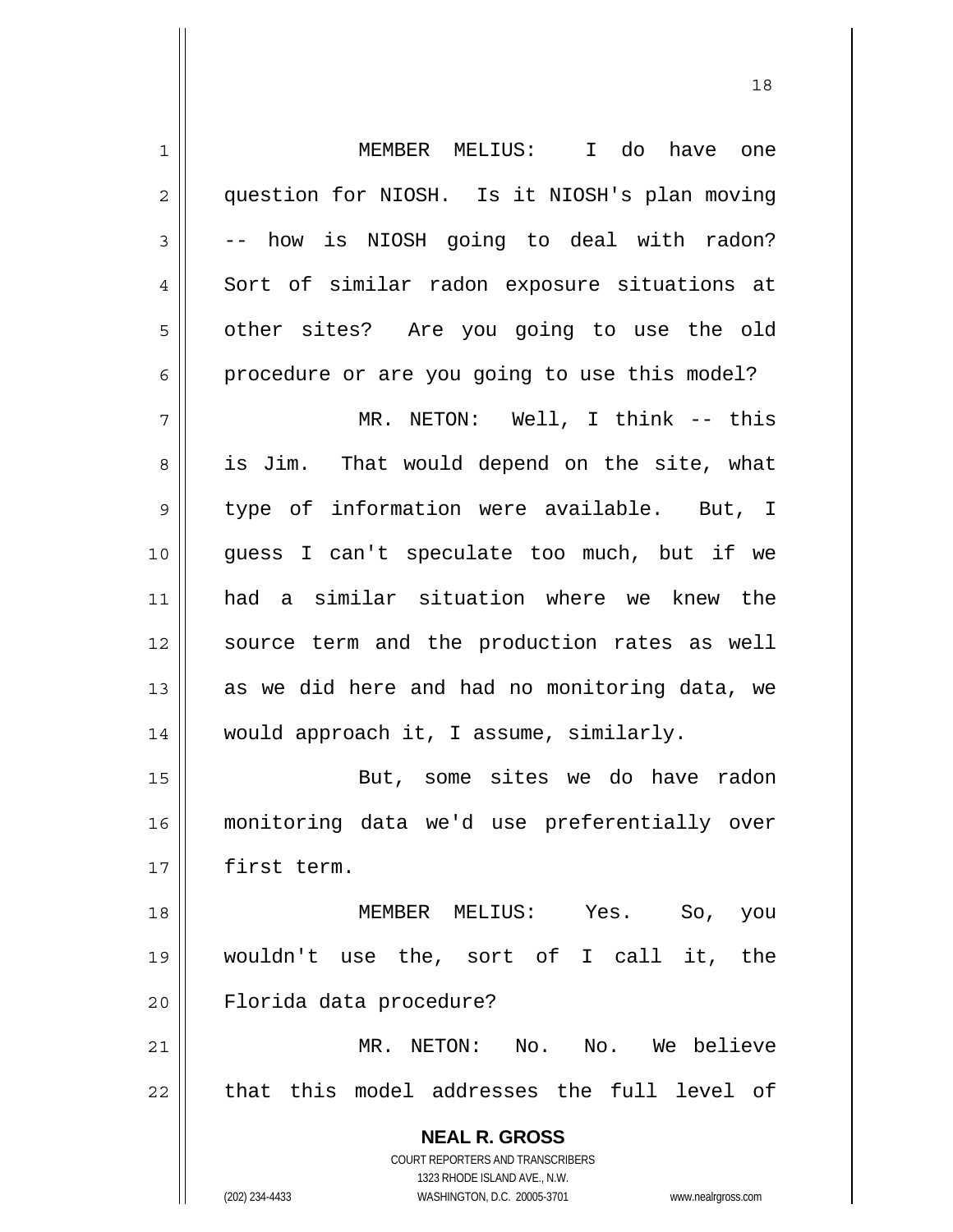1 || uncertainty that exists in a facility such as  $2 \parallel$  this. It works -- it eliminates the issues  $3 \parallel$  related to -- the Florida issues related to 4 || the building being more open and that sort of  $5 \parallel$  thing and the time frame issues, as well, 6 || which were problematic with the Florida data  $7 \parallel$  if you recall. 8 MEMBER MELIUS: Okay. Yes. No.  $9 \parallel$  Okay, that's helpful. 10 || CHAIR MUNN: So, is there any kind 11 || of an exchange that could take place between 12 now and our meeting in Albuquerque that would 13 || bring you more comfort with respect to this or  $14$  any closer to accepting it as being adequate,

15 Dr. Melius?

16 MEMBER MELIUS: I'll talk to some 17 || other Board members and see.

CHAIR MUNN: If you would, I'd appreciate it. I would also appreciate it very much if you could relay that information to me when you have it. I'd like to 22 || incorporate it into my report when we begin

 **NEAL R. GROSS**

 COURT REPORTERS AND TRANSCRIBERS 1323 RHODE ISLAND AVE., N.W. (202) 234-4433 WASHINGTON, D.C. 20005-3701 www.nealrgross.com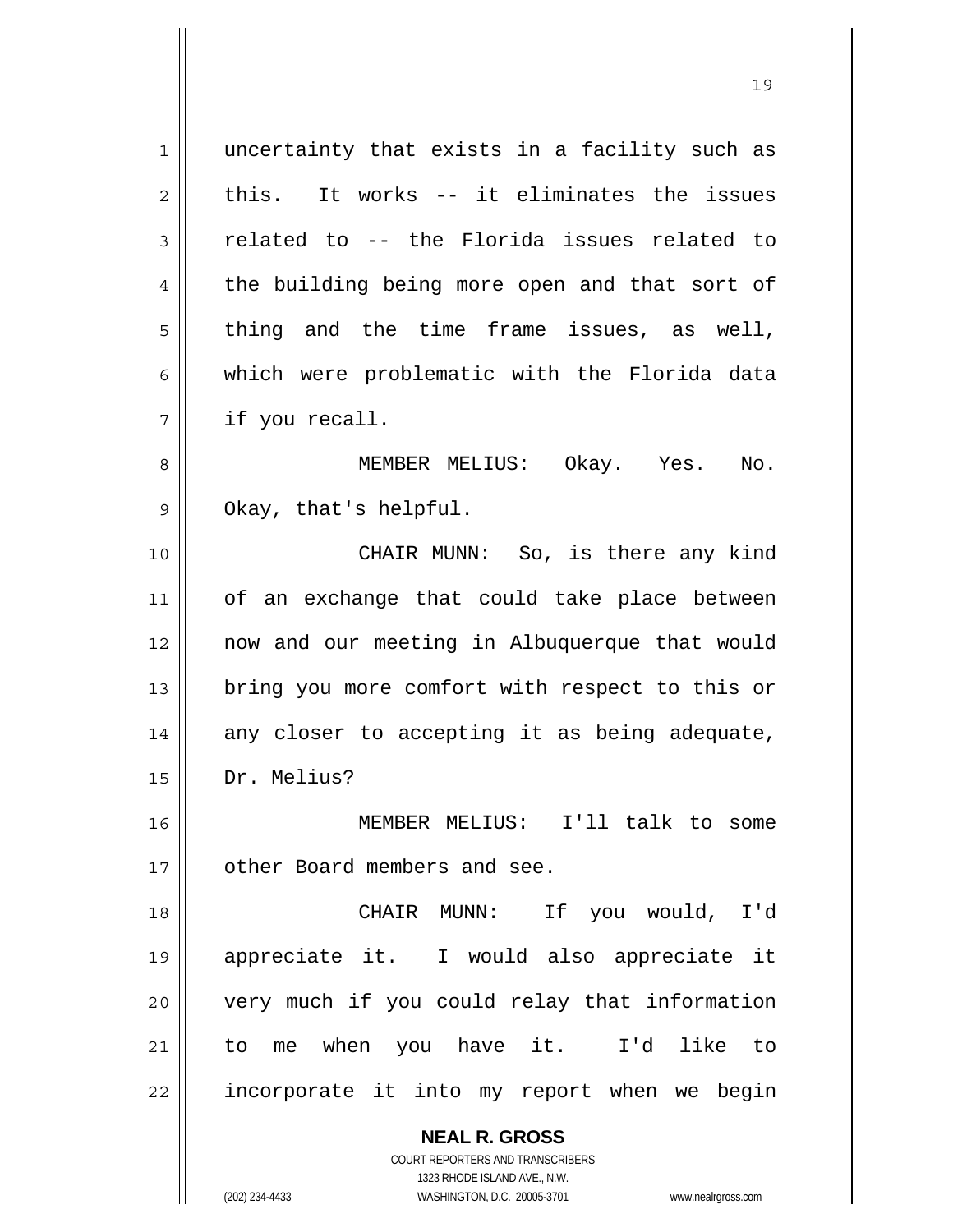**NEAL R. GROSS** COURT REPORTERS AND TRANSCRIBERS 1323 RHODE ISLAND AVE., N.W. 1 || our discussion at the full Board. 2 So, if you'll relay that kind of  $3 \parallel$  information to me, it would be very helpful. 4 | Can that be done? 5 MEMBER MELIUS: Yes, I suppose so.  $6 \parallel$  Yes. 7 CHAIR MUNN: Yes, good. I'd 8 appreciate it. That pretty much takes care of 9 || my next bullet there. Do members now accept 10 || as appropriate? The answer is not fully yet. 11 || The final bullet that I had was the 12 one which we discussed earlier and did not 13 come to any conclusion with respect to 14 Dr. Melius' concern on the quality of the  $15$   $\parallel$  data. 16 I'm sure whether there's anything 17 || that can be said additionally that would be 18 || assuring in that regard, but if there is, now 19  $\parallel$  is probably the time to say it. 20 || The Dr. Melius, if you have any  $21$  specific points with respect to quality that  $22$  || you would like to bring to us that we could

20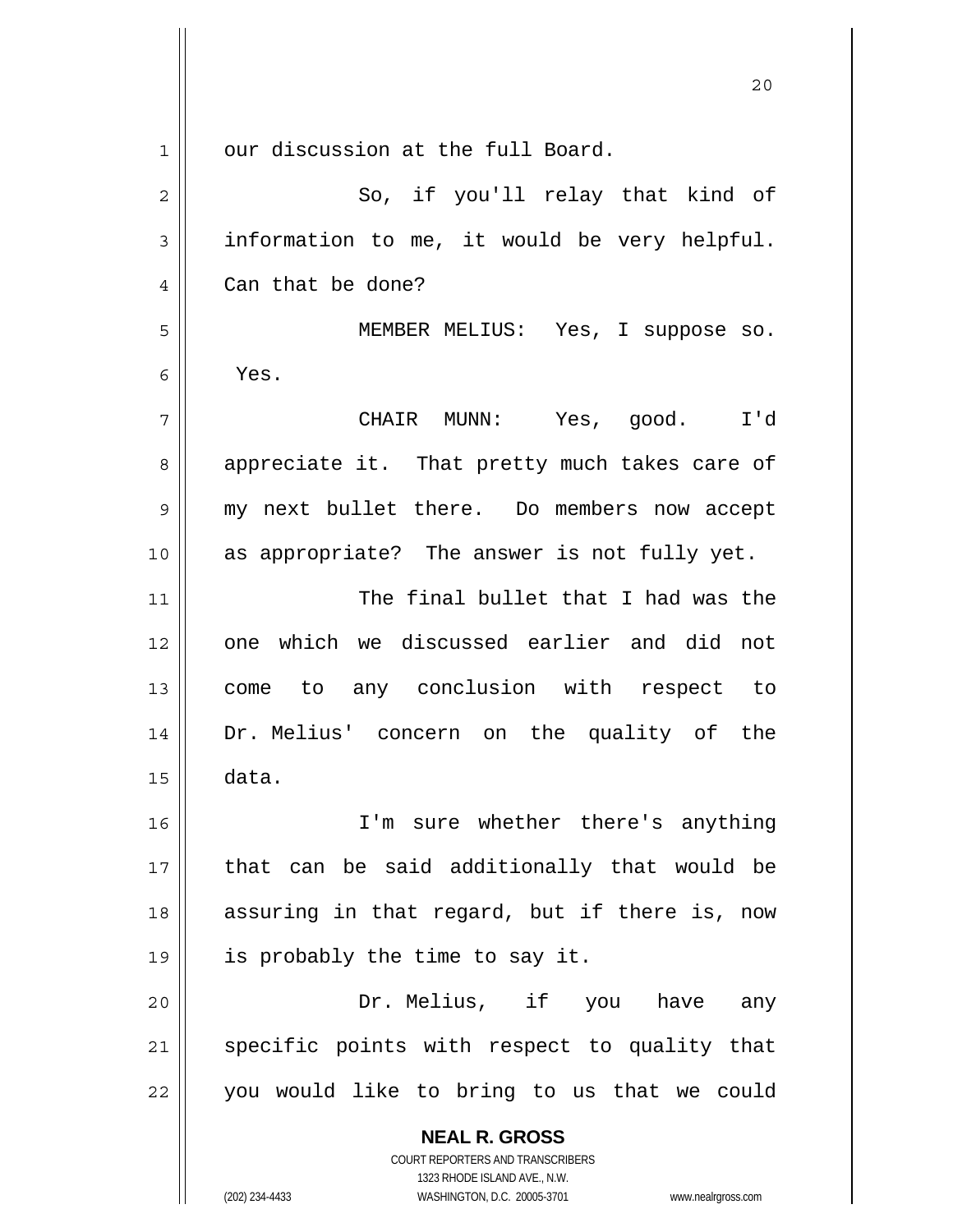| 1  | address or that might be addressed between now |
|----|------------------------------------------------|
| 2  | and our next meeting so that we can wrap this  |
| 3  | up, it would be most helpful. Do you have any  |
| 4  |                                                |
| 5  | MEMBER MELIUS: I have nothing                  |
| 6  | further to say.                                |
| 7  | CHAIR MUNN: No specification with              |
| 8  | respect to how we could improve your concern   |
| 9  | about the adequate quality of the data? Okay.  |
| 10 | Then we have come to the end of the points     |
| 11 | that I wanted to cover.                        |
| 12 | I want to review for us what we did            |
| 13 | the last time we addressed this before the     |
| 14 | Board. At that time, we had asked the Work     |
| 15 | Group three questions.                         |
| 16 | had<br>said that<br>SC&A<br>had<br>We          |
| 17 | identified those seven findings and we<br>had  |
| 18 | considerable discussion and follow up on       |
| 19 | those. They have all now been resolved.<br>Did |
| 20 | you -- would you accept that report? We got    |
| 21 | unanimous votes, a yes, that it was<br>four    |
| 22 | accepted.                                      |
|    |                                                |

 **NEAL R. GROSS** COURT REPORTERS AND TRANSCRIBERS 1323 RHODE ISLAND AVE., N.W.

 $\mathsf{II}$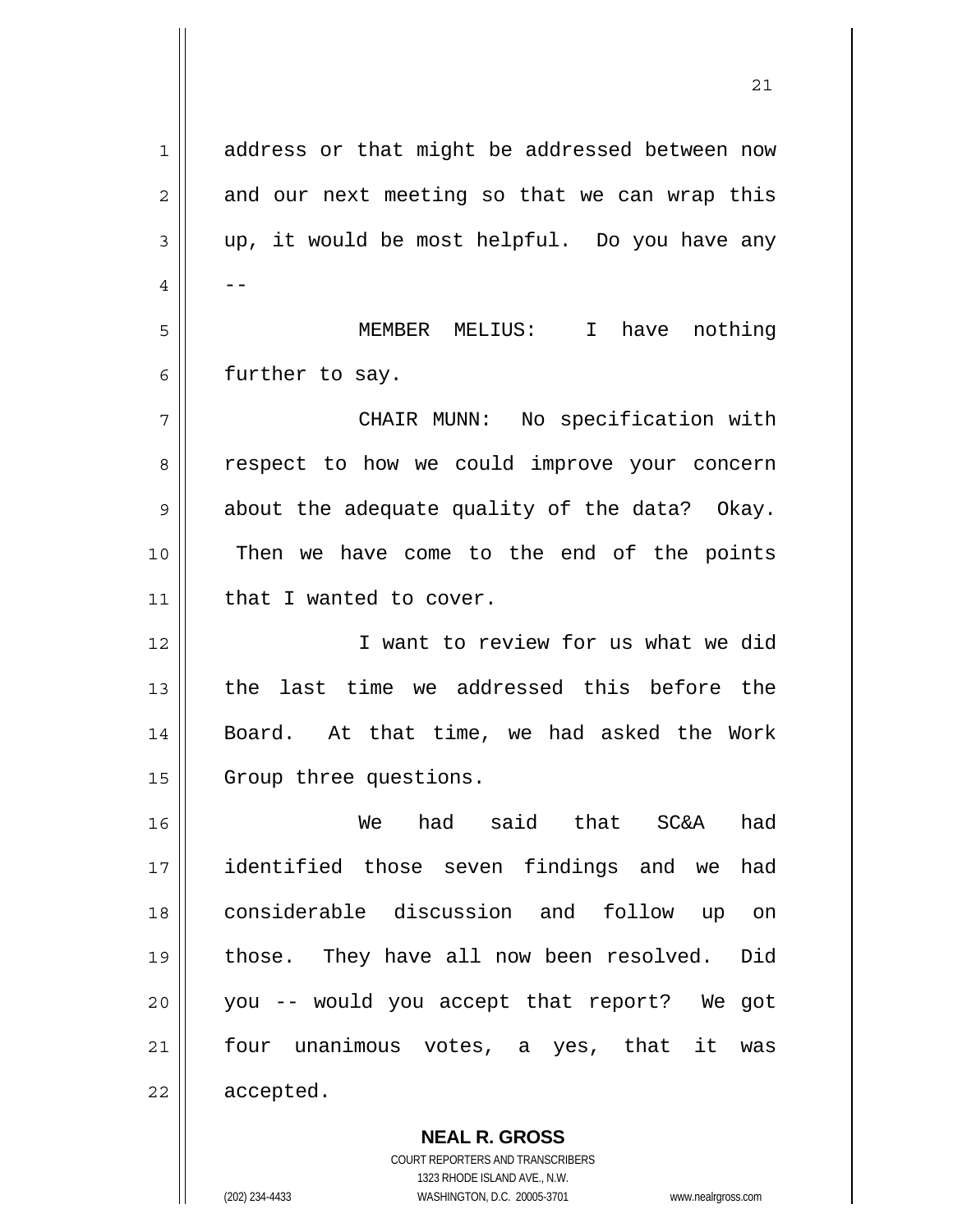| 1              | Then we indicated that NIOSH had                                    |
|----------------|---------------------------------------------------------------------|
| $\overline{2}$ | sought information in depth for all of the                          |
| 3              | activities on that site, and they have --                           |
| 4              | believe they have adequate data to reconstruct                      |
| 5              | and bound the radiation dose. Do you accept                         |
| 6              | that report? We had two yes votes and two no                        |
| 7              | votes.                                                              |
| 8              | Then the third question that was                                    |
| 9              | asked was -- I guess we didn't -- the site                          |
| 10             | profile has been rewritten and reviewed and                         |
| 11             | revised. Do you accept the current site                             |
| 12             | profile? We had two yes votes and two no                            |
| 13             | votes.                                                              |
| 14             | It appears to me that that question                                 |
| 15             | still remains a valid one. Don't know whether                       |
| 16             | that has changed since -- in the three months                       |
| 17             | intervening or not.                                                 |
| 18             | don't have our fourth member<br>We                                  |
| 19             | here to respond to that question, but we can                        |
| 20             | reach him by email and pose the question again                      |
| 21             | if that seems to be feasible.                                       |
| 22             | I would like to be able to identify                                 |
|                | <b>NEAL R. GROSS</b>                                                |
|                | <b>COURT REPORTERS AND TRANSCRIBERS</b>                             |
|                | 1323 RHODE ISLAND AVE., N.W.                                        |
|                | (202) 234-4433<br>WASHINGTON, D.C. 20005-3701<br>www.nealrgross.com |

 $\mathsf{I}$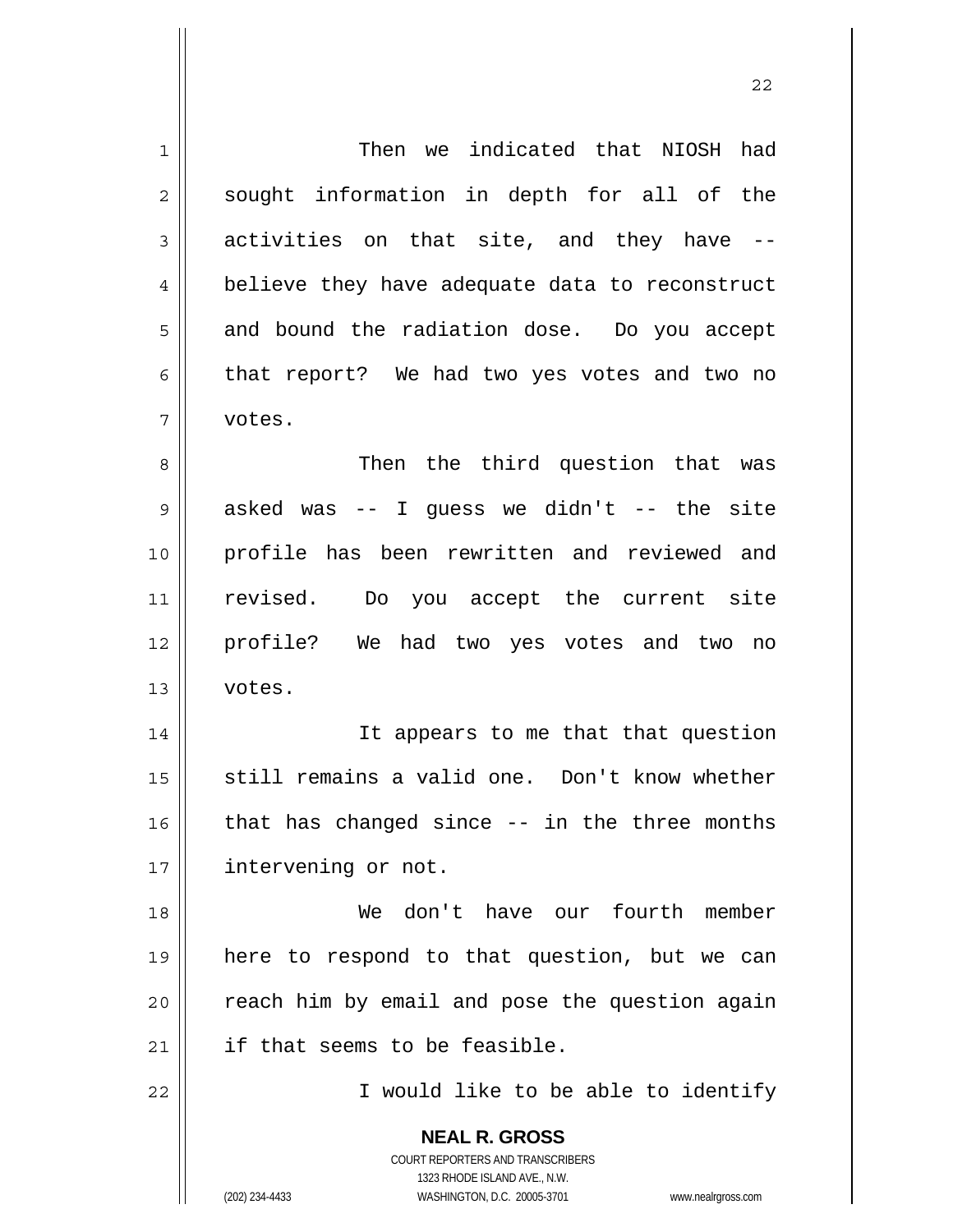**NEAL R. GROSS** COURT REPORTERS AND TRANSCRIBERS 1323 RHODE ISLAND AVE., N.W. 1 || whether there is any change in the position of  $2 \parallel$  the answer to that question as to whether the  $3 \parallel$  current site profile is acceptable. 4 So, I guess I still believe it's  $5 \parallel$  acceptable. Dr. Melius, do you feel that that  $6 \parallel$  site profile is acceptable with the exception  $7 \parallel$  of the concerns that you've expressed already  $8 \parallel$  or do you still not feel that the current site 9 || profile is adequate? 10 MEMBER MELIUS: To tell you the 11 truth, I don't recall all the issues with the 12 || site profile. I'd have to go back and look at  $13$  || it. I've been focusing on the SEC issues. 14 CHAIR MUNN: Would it be fair to 15 || ask if I might send that question to you and 16 to Mike and ask that you give it some 17 || consideration and get back to me prior to the 18 || time I prepare my presentation for the Board 19 in Albuquerque? Is that a fair request? Will  $20$  that do? 21 MEMBER MELIUS: Yes. 22 CHAIR MUNN: Good. All right.

23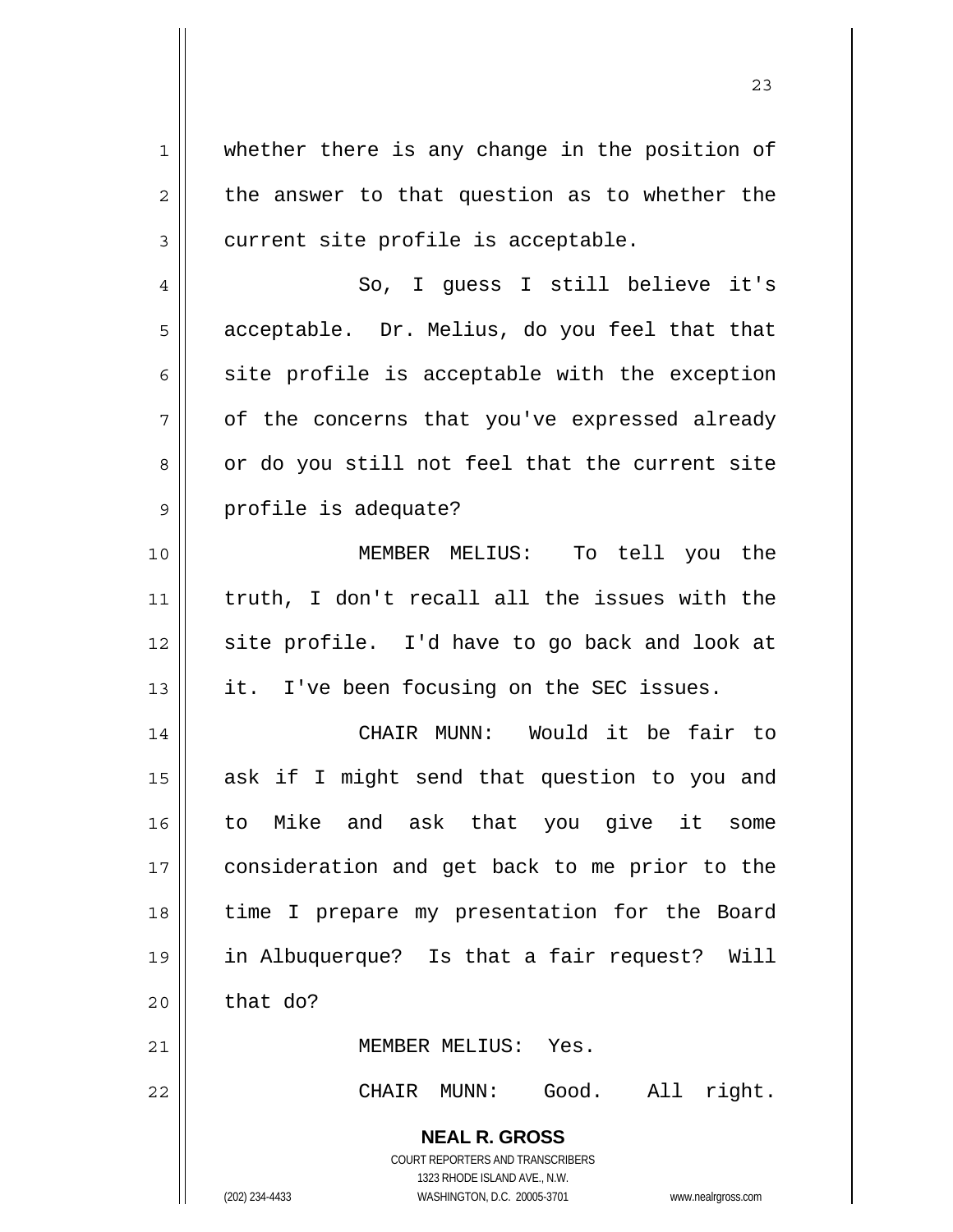**NEAL R. GROSS** COURT REPORTERS AND TRANSCRIBERS 1323 RHODE ISLAND AVE., N.W. (202) 234-4433 WASHINGTON, D.C. 20005-3701 www.nealrgross.com 1 | Then that's what I will do. I'll send that  $2 \parallel$  request and ask at this juncture -- until I 3 get responses from those, I won't be able to  $4 \parallel$  say much more than what we've covered before - $5 \parallel$  - when I make my report to the Board if I am 6 understanding what I believe our discussion  $7 \parallel$  here has led us to, then we are essentially,  $8 \parallel$  at this moment, still at the same point where 9 we were when we began these most recent 10 discussions. 11 || That is, we have two of the Work 12 Group members who support the NIOSH 13 || recommendation. We have two members of the 14 Working Group who do not support it for the 15 two reasons given in our earlier discussion  $16 \parallel$  here. 17 Is there anyone who finds any 18 incorrect inference in those statements? 19 MEMBER ROESSLER: Wanda, I don't,  $20$  | but I would like to make a comment. 21 CHAIR MUNN: Please do. 22 MEMBER ROESSLER: In looking at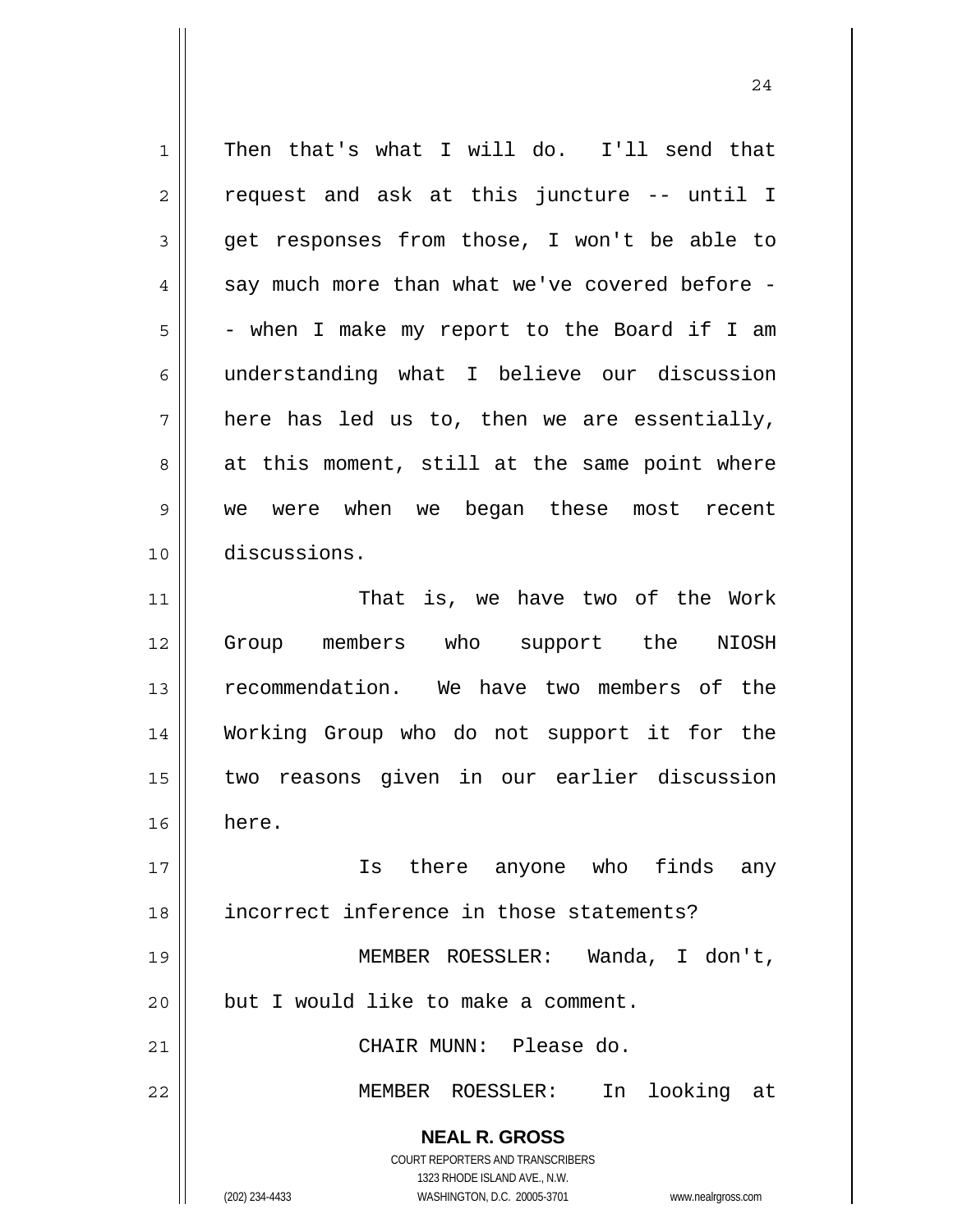<u>25</u>

1 where we are on this situation, just looking  $2 \parallel$  at what our responsibility is as a Work Group, 3 we were charged with evaluating the site 4 || profile and the appropriateness of the SEC 5 | petition.

It's our responsibility to bring  $\parallel$  this to the full Board so that the full Board 8 can participate in a decision. I think it's very important at this point for the Work Group and especially you as the chair to get a concise and specific summary from Dr. Melius 12 and from Mike and/or Brad on what their concerns are so that we come into this discussion, and in fairness to the Board, be able to present what the Work Group's evaluation is.

CHAIR MUNN: It would, I know, be very helpful to be able to provide such data. It's very difficult for the rest of the Board 20 || to have a feel for how much information has been exchanged and how thorough this 22 || particular Work Group has been.

> **NEAL R. GROSS** COURT REPORTERS AND TRANSCRIBERS 1323 RHODE ISLAND AVE., N.W. (202) 234-4433 WASHINGTON, D.C. 20005-3701 www.nealrgross.com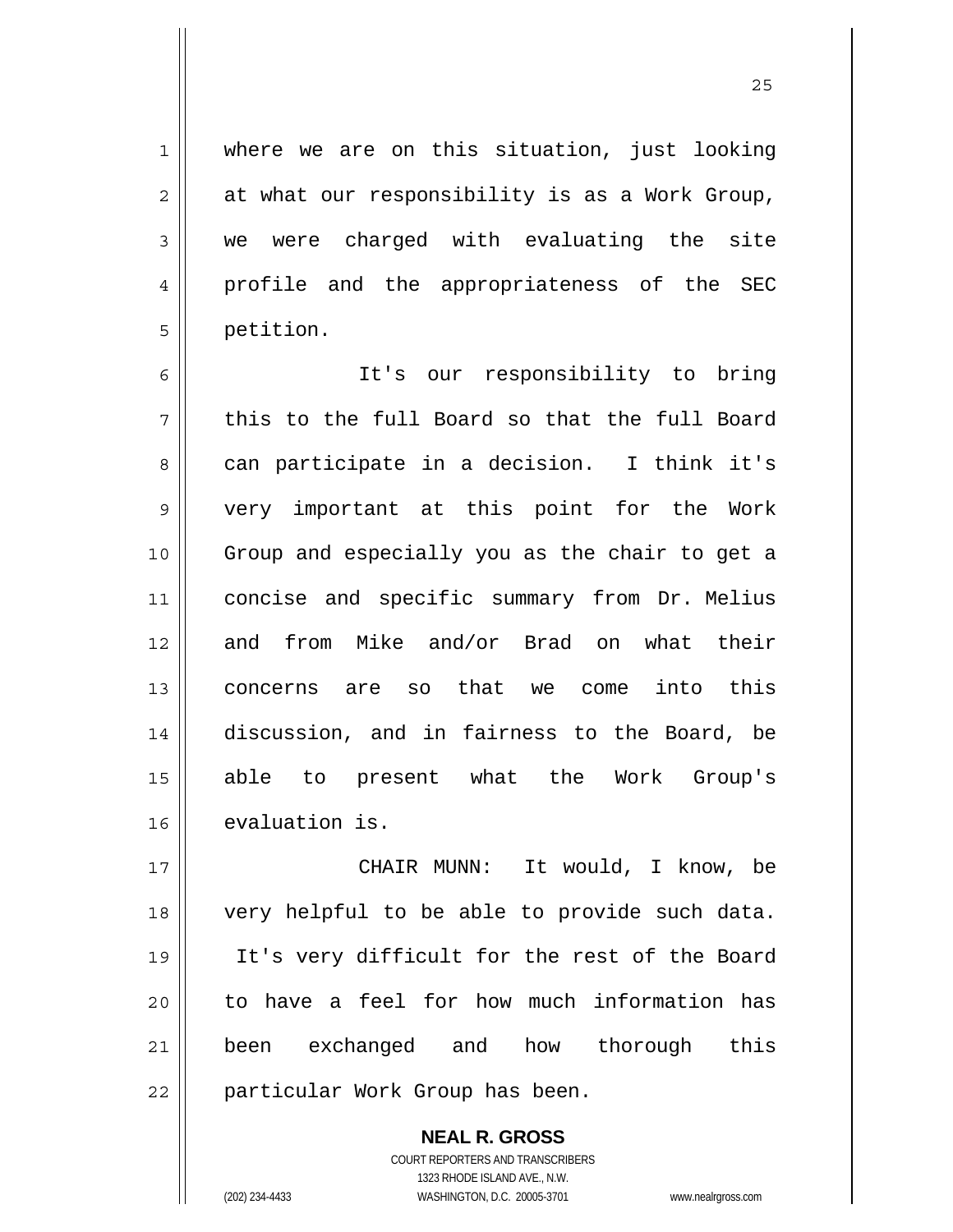**NEAL R. GROSS** COURT REPORTERS AND TRANSCRIBERS 1323 RHODE ISLAND AVE., N.W. (202) 234-4433 WASHINGTON, D.C. 20005-3701 www.nealrgross.com 1 || If we can request such a thing, it 2 would be very helpful. I will take it as an 3 action item to very promptly place such a 4 || request on email and hopefully have the kinds  $5 \parallel$  of responses that I can present myself or that 6 || I can have the dissenting members present  $7$  | themselves at the upcoming meeting. 8 Which of those would be the most 9 || effective is a question that we can resolve 10 || between now and then, I think, probably 11 amongst ourselves and unofficially, but we do 12 want to have as much information available, as 13 many specifics available, for the other 14 individual advisory board groups as we 15 | possibly can. 16 || Is Gen's suggestion amenable? 17 MEMBER MELIUS: Is it your intent 18 to do a written report to the Board ahead of  $19 \parallel$  time? 20 || CHAIR MUNN: Not really, unless one 21 | feels that that's necessary. 22 MEMBER MELIUS: I don't. That

<u>26</u>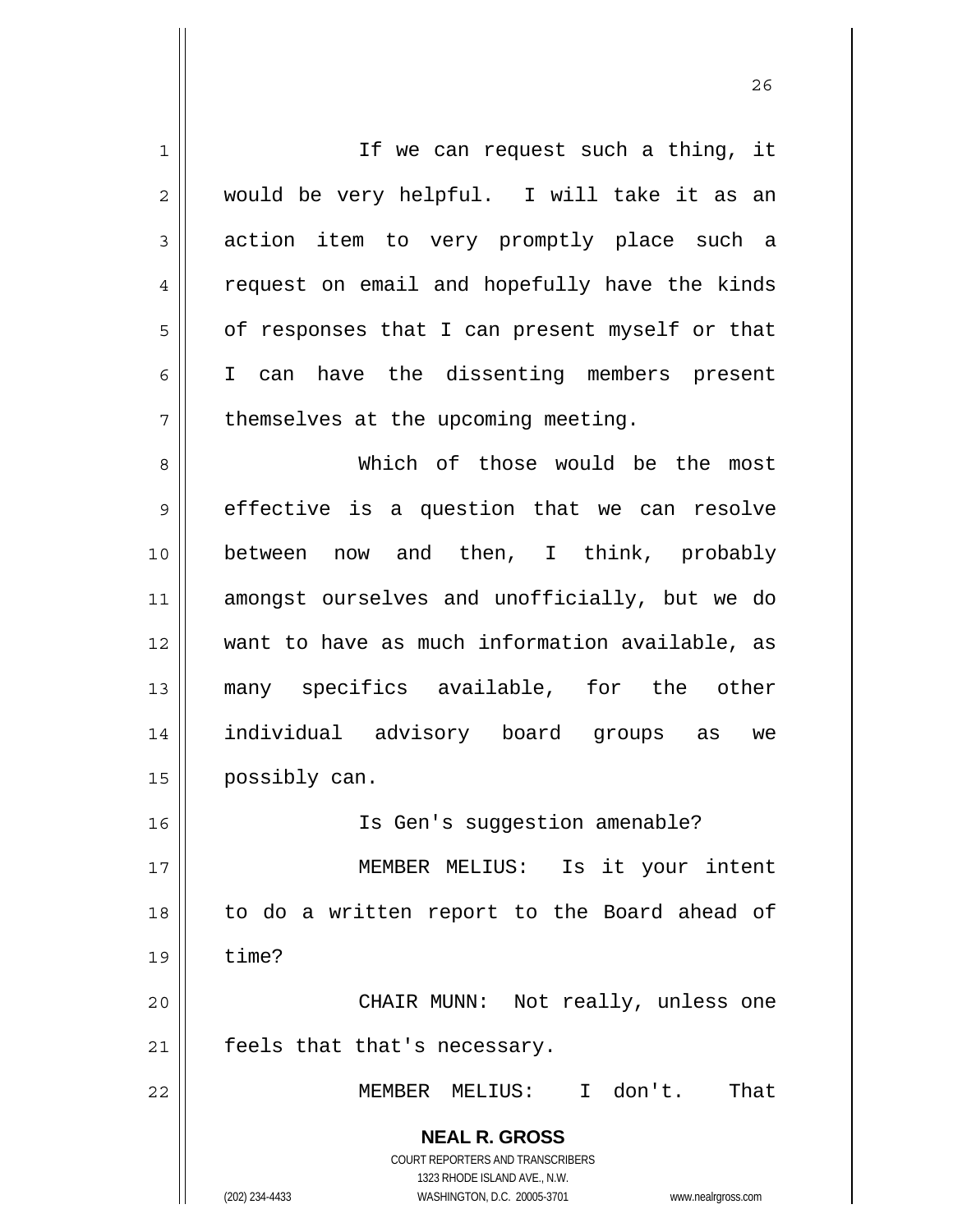| $\mathbf 1$    | would be my preference. I think I'm capable                         |
|----------------|---------------------------------------------------------------------|
| $\overline{2}$ | of presenting my own opinions to the Board.                         |
| 3              | CHAIR MUNN: I'm sure. That's not                                    |
| 4              | the question. The question is whether or not                        |
| 5              | we need to do that in a written format or in a                      |
| 6              | format before the Board at the time of the                          |
| 7              | presentation. That's the question in my mind.                       |
| 8              | Would you prefer written or would                                   |
| 9              | you prefer a personal presentation?                                 |
| 10             | MEMBER MELIUS: I thought you just                                   |
| 11             | told you weren't going to do a written report                       |
|                |                                                                     |
| 12             | to the Board ahead of time?                                         |
| 13             | CHAIR MUNN: I had not intended to.                                  |
| 14             | MEMBER MELIUS: Okay.                                                |
| 15             | MEMBER ROESSLER: I guess -- this                                    |
| 16             | is Gen. My point is that in fairness to                             |
| 17             | Wanda, as she presents the Work Group report,                       |
| 18             | -- she really should<br>it would be<br>have                         |
| 19             | something either verbal or written from you so                      |
| 20             | that she<br>can adequately present<br>the                           |
| 21             | information in her report.                                          |
| 22             | It seems rather awkward for her to                                  |
|                |                                                                     |
|                | <b>NEAL R. GROSS</b><br>COURT REPORTERS AND TRANSCRIBERS            |
|                | 1323 RHODE ISLAND AVE., N.W.                                        |
|                | (202) 234-4433<br>WASHINGTON, D.C. 20005-3701<br>www.nealrgross.com |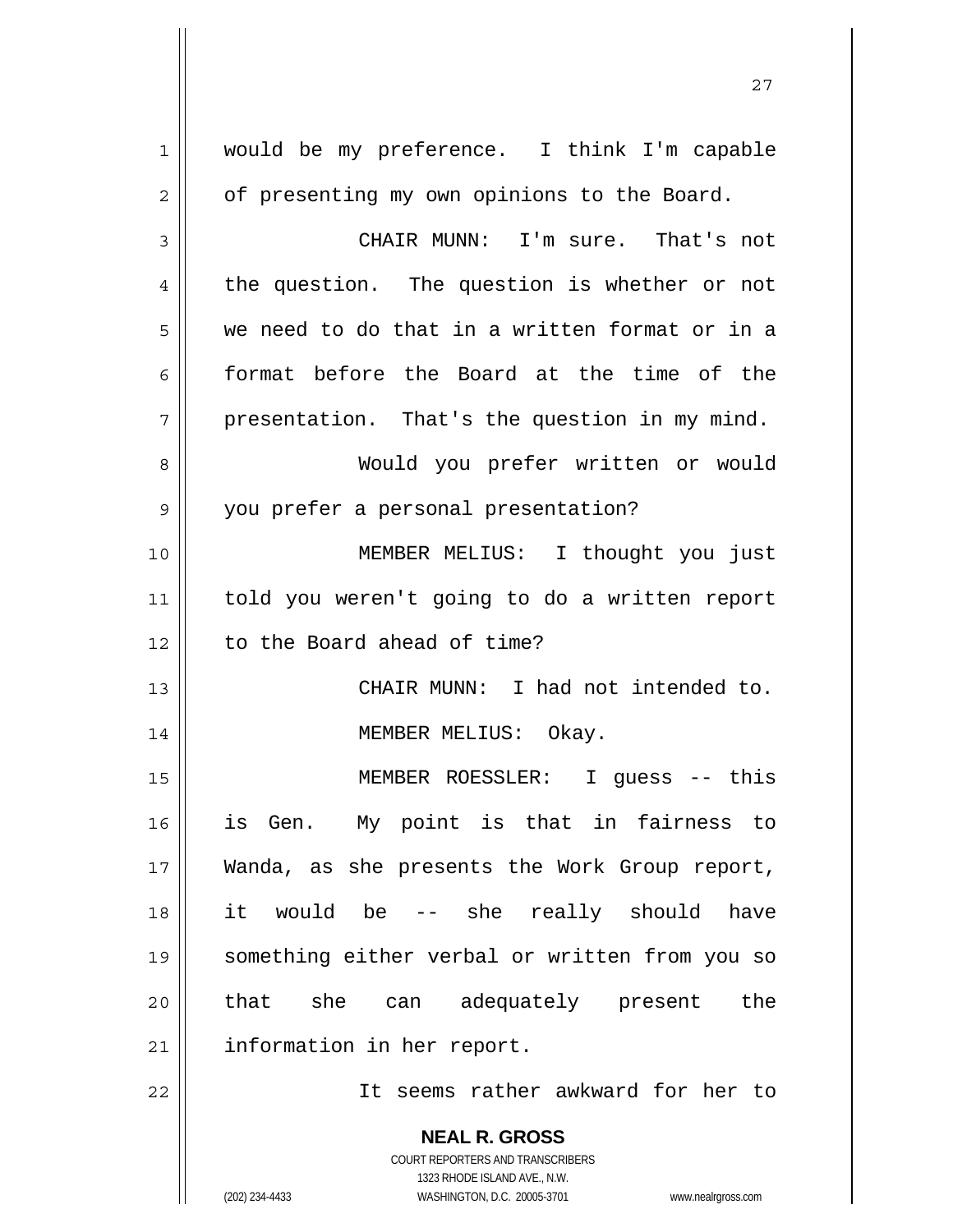1 || make the report and then have you follow with 2 | your own opinion.

3 CHAIR MUNN: If we can include it 4 | in one report it would be helpful.

5 MEMBER MELIUS: I'll try to 6 || understand that. I -- because I don't think 7 Gen's -- Gen, I don't think you're trying to 8 | tell me I can't have an opinion.

MEMBER ROESSLER: No, but I think it catches -- as a chair of a work group, I think it's kind of unfair to Wanda to catch 12 || her by surprise or to totally assimilate what you're trying to say perhaps after she's made her presentation.

Certainly, you're have your opinion before that, and I just think a summary of it would be a responsible way to make this 18 | report.

MEMBER MELIUS: I think I 20 || understand it better. Let me think about it. CHAIR MUNN: If I could include it in a slide presentation even, it would be

> **NEAL R. GROSS** COURT REPORTERS AND TRANSCRIBERS

> > 1323 RHODE ISLAND AVE., N.W.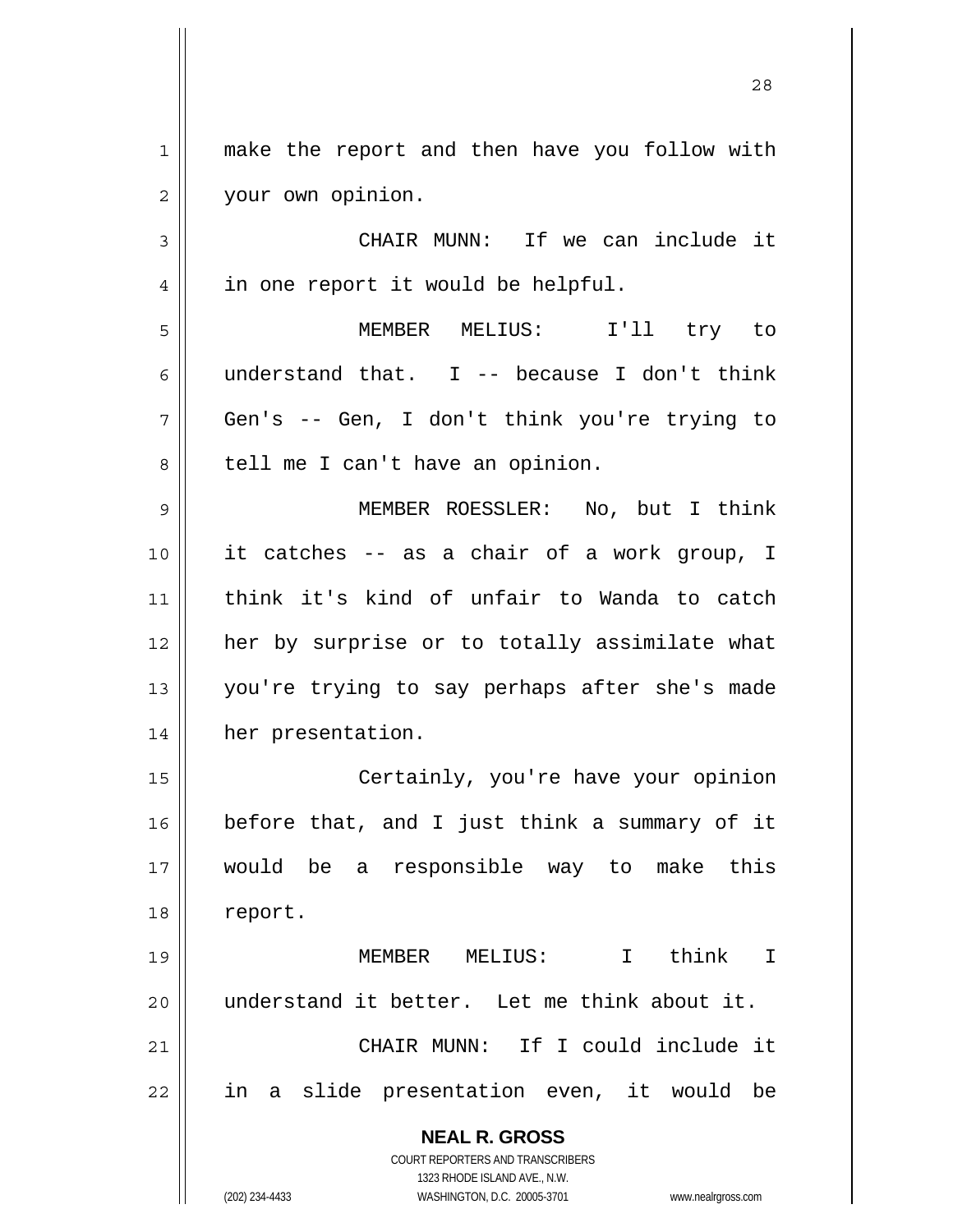| 1  | helpful. We'll have an exchange of emails                |
|----|----------------------------------------------------------|
| 2  | with regard to how to work this out best.                |
| 3  | I don't think we'll be able to do                        |
| 4  | it here, and I do think, perhaps, we need to             |
| 5  | verify some of the material that's on the O:             |
| 6  | drive before I put together my final report.             |
| 7  | So, if we have any other item to                         |
| 8  | discuss, this is the right time to bring it              |
| 9  | up. Otherwise, I will issue an email to all              |
| 10 | of the parties who are involved here with my             |
| 11 | understanding of the actions we are going to             |
| 12 | attempt to complete prior to Albuquerque so              |
| 13 | that the Board report to the Albuquerque                 |
| 14 | meeting will be complete and fair.                       |
| 15 | If that meets the needs of all the                       |
| 16 | people involved, then we can adjourn this                |
| 17 | meeting. If not, please tell me now. Thank               |
| 18 | you all. I appreciate your patience as we try            |
| 19 | to work through these and get it right.                  |
| 20 | I will try to have my email out to                       |
| 21 | you early next week. Thank you all. Have a               |
| 22 | good weekend.                                            |
|    | <b>NEAL R. GROSS</b><br>COURT REPORTERS AND TRANSCRIBERS |

<u>29</u>

1323 RHODE ISLAND AVE., N.W.

 $\prod$